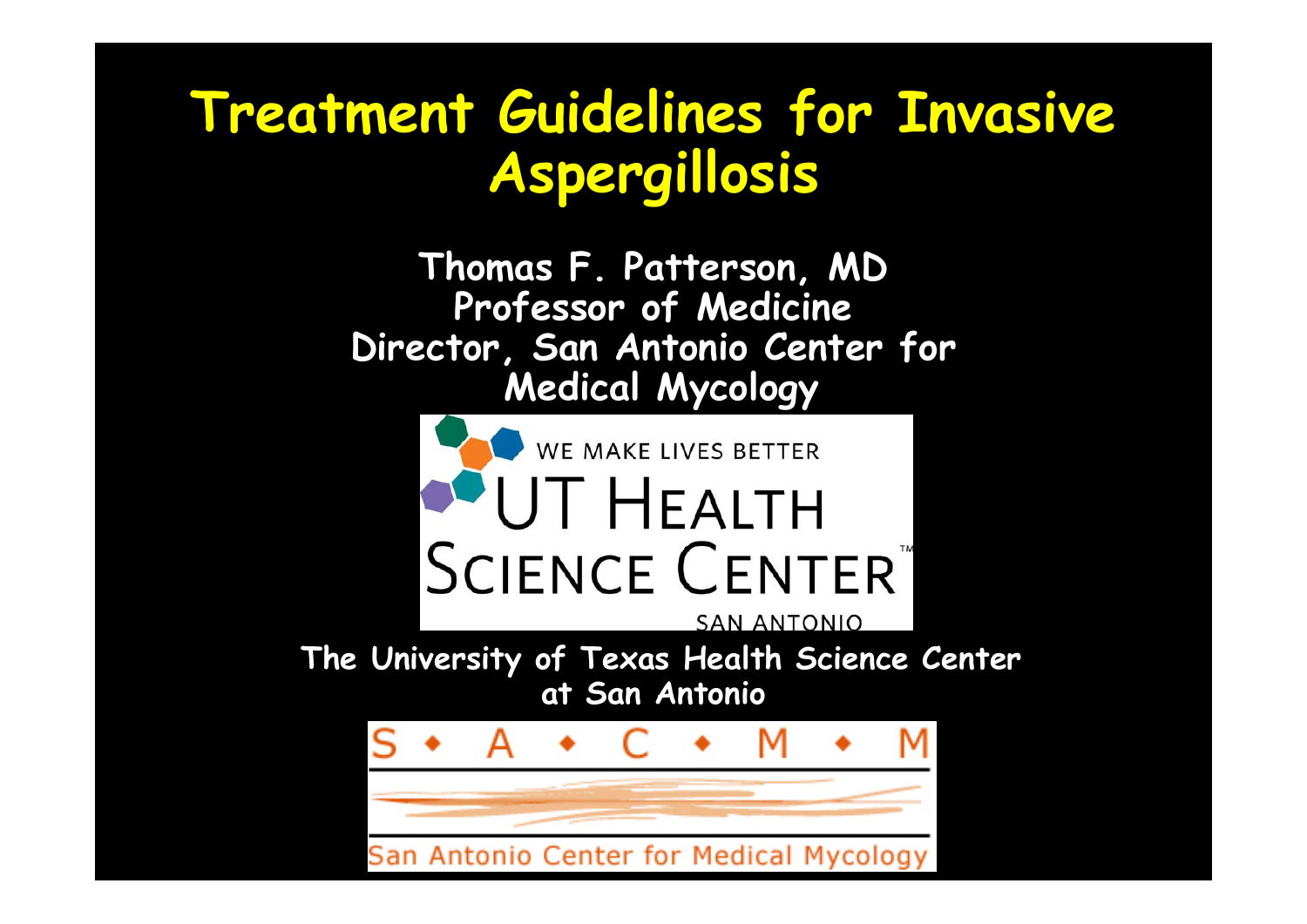# **IDSA Clinical Practice Guidelines for Aspergillosis 2008**

#### **IDSA GUIDELINES**

#### Treatment of Aspergillosis: Clinical Practice Guidelines of the Infectious Diseases Society of America

Thomas J. Walsh,<sup>1,2</sup> Elias J. Anaissie,<sup>2</sup> David W. Denning,<sup>13</sup> Raoul Herbrecht,<sup>14</sup> Dimitrios P. Kontoyiannis,<sup>3</sup> Kieren A. Marr,<sup>5</sup> Vicki A. Morrison,<sup>67</sup> Brahm H Segal,<sup>8</sup> William J. Steinbach,<sup>9</sup> David A. Stevens,<sup>10,11</sup> Jo-Anne van Burik,<sup>7</sup> John R. Wingard,<sup>12</sup> and Thomas F. Patterson<sup>4a</sup>

Walsh TJ, et al. *Clin Infect Dis* 2008;46:327-60

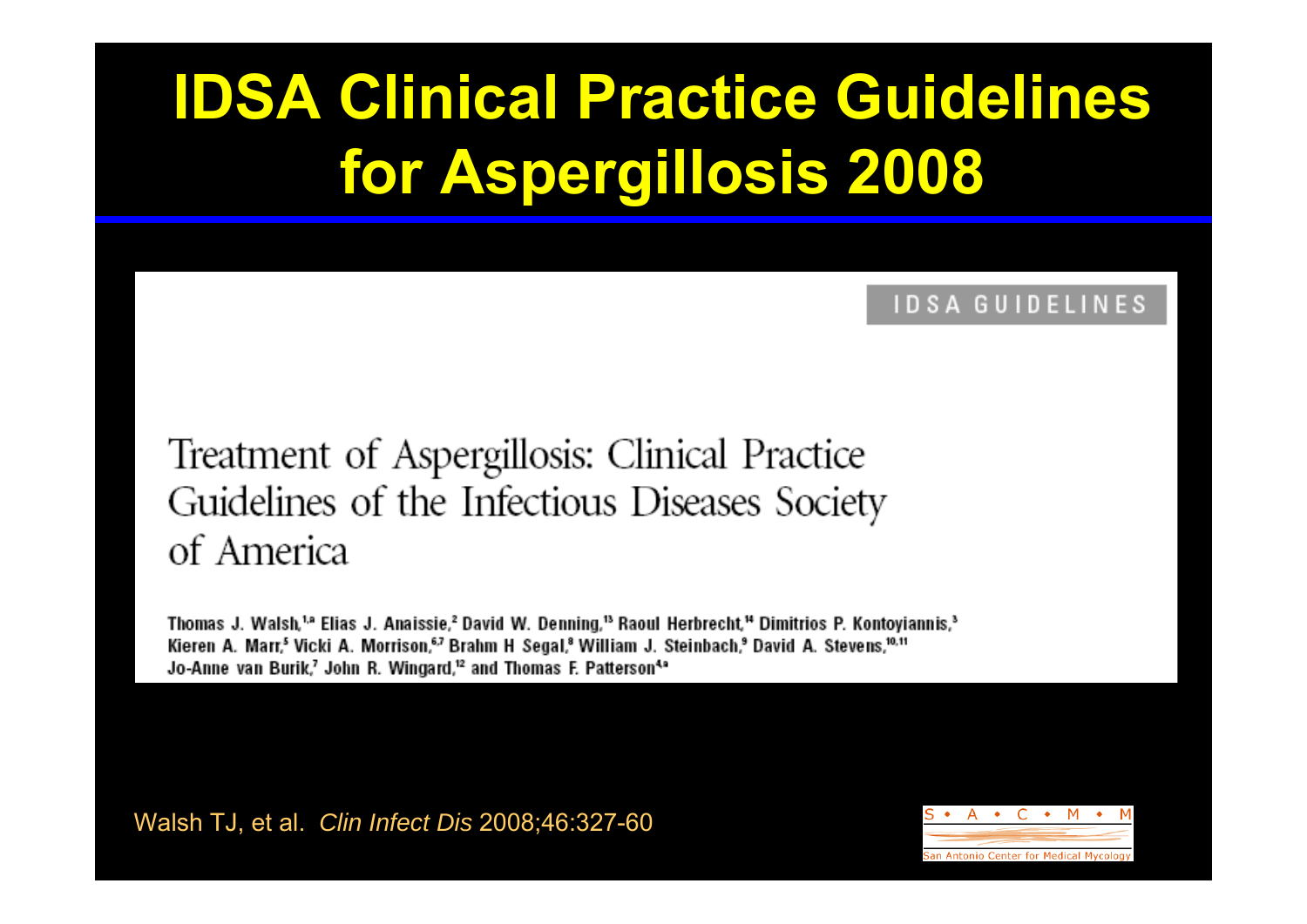#### **Guidelines for Treatment of Invasive Aspergillosis**

- Key recommendations:
	- **How can we make an early diagnosis?** 
		- -- Role of radiology
		- Non-culture based methods
	- **What are options for therapy?** 
		- -- Primary therapy
		- -- Salvage options
		- -Combination therapy
	- **Therapy for extrapulmonary infection**
	- Management of chronic, saprophytic, & allergic conditions

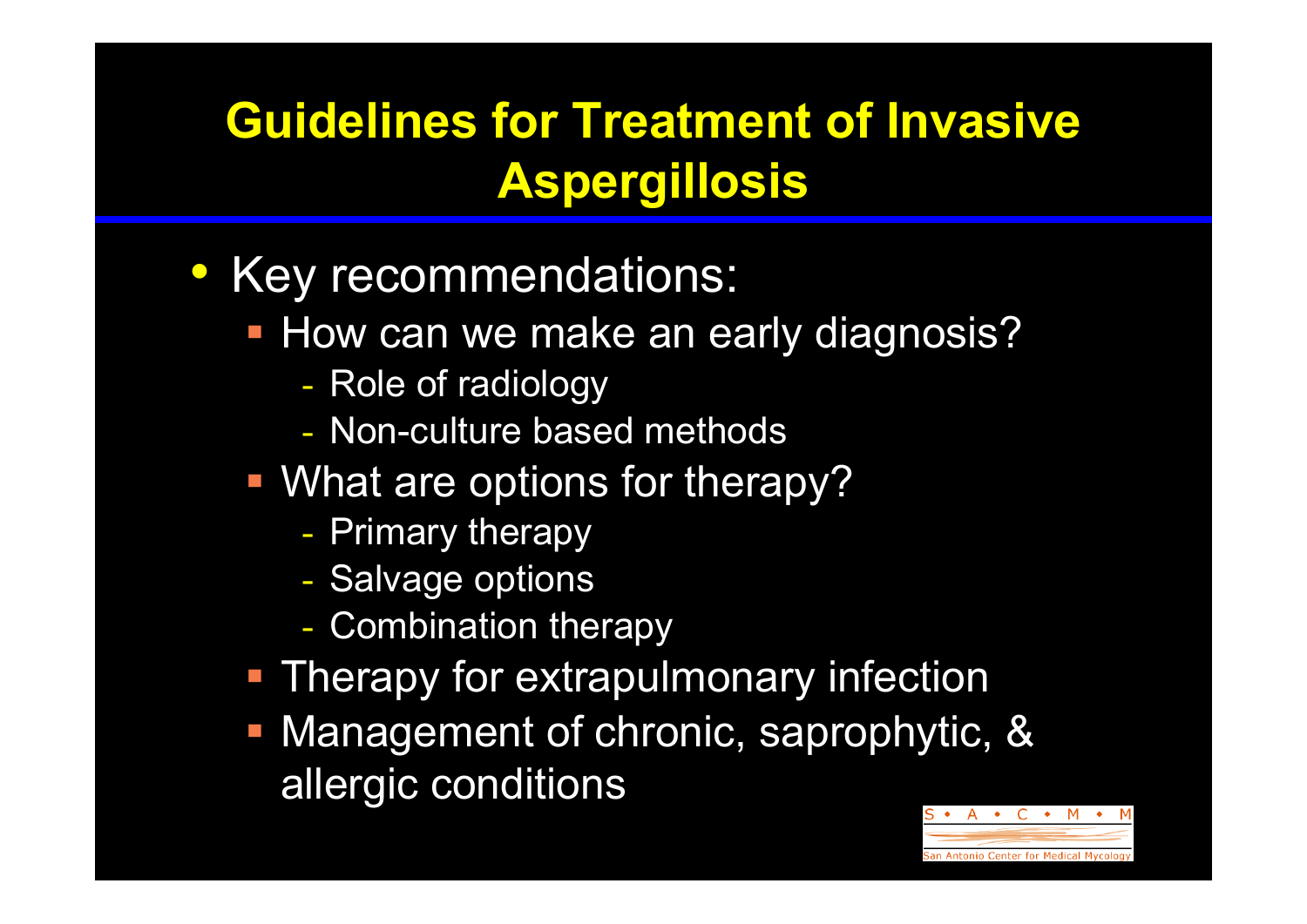### **Key recommendations: Diagnosis of Invasive Aspergillosis**

- $\bigcirc$  Importance of culture confirmation when possible
- Utility of "halo" sign in neutropenic patients
	- Not specific for *Aspergillus*
- $\bigodot$  Non-culture based methods to facilitate diagnosis
	- Galactomannan, (1→3)-β-D-glucan
	- **PCR not yet established**
- Possible impact of antifungal resistance

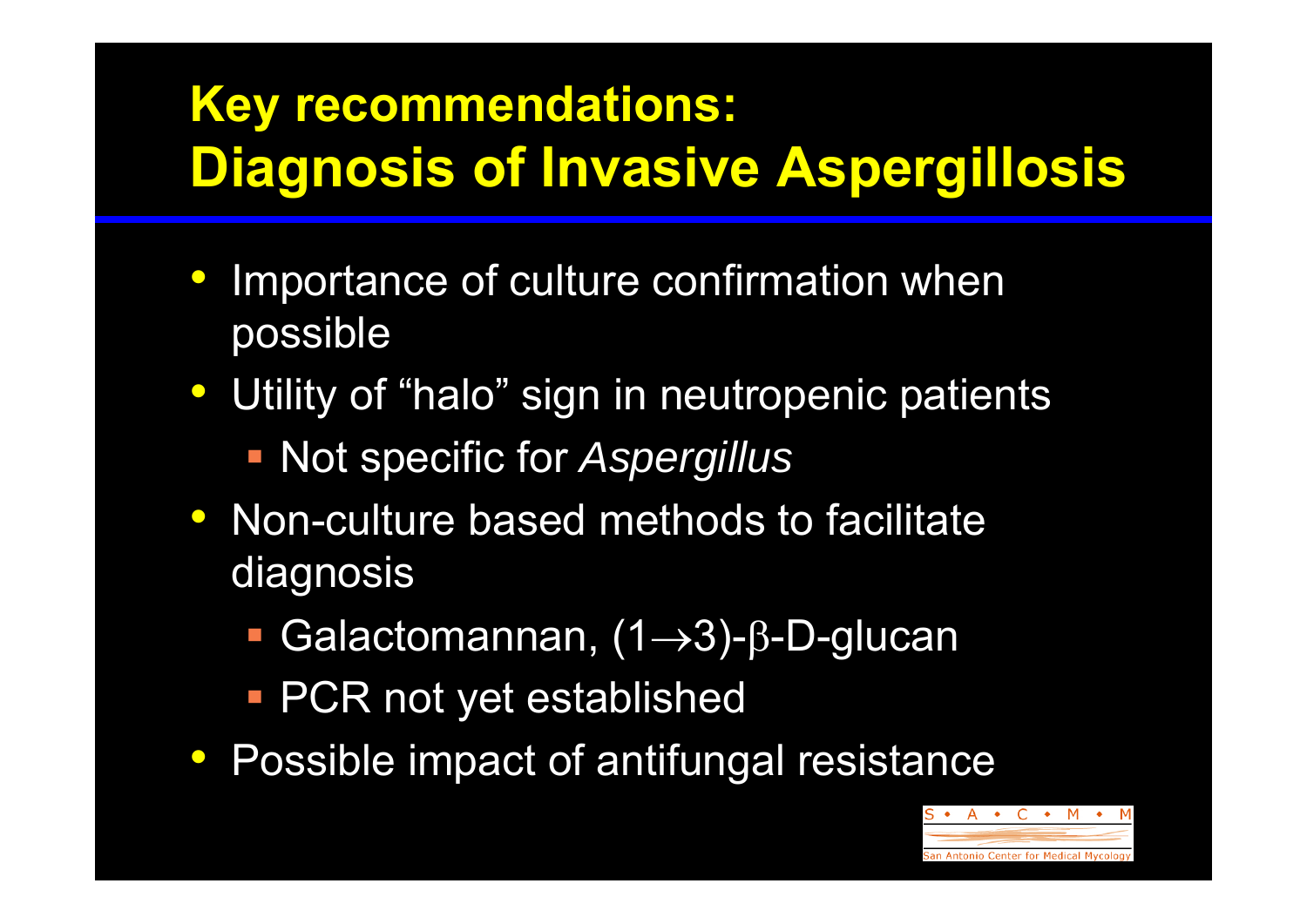#### **Screening for Invasive Aspergillosis using**  *Aspergillus* **Platelia EIA**

- Maertens et al (2001)
	- **Sensitivity: 89%; Specificity: 98%** 
		- Serial testing needed for optimal results
- Herbrecht et al (2002); Marr et al (2004)
	- Limited sensitivity (43-70%); Better specificity (70-93%)
	- $\mathbb{R}^3$  Lower cut-off on empirical antifungals or prophylaxis
		- Original criteria: Pos (Index 1.0-1.5) on 2 consecutive samples
		- US: Pos (0.5) on repeat testing (same sample)
		- EU: Pos (0.5-0.7); dynamic endpoint (Maertens, 2005)
- False-positive results (Verweij, 1998)
	- Weakly positive samples Cross-reactivity
	- $\Box$ ■ Laboratory contamination ■ Dietary
	- $\mathbb{R}^n$ Piperacillin/Tazobactam (Viscoli, 2003; Sulahian, 2003)
	- **Plasmalyte (Wheat, 2006)**

Maertens J, et al. *Clin Infect Dis* 2005;41:1242-50; Marr KA, et al. *J Infect Dis* 2004;190:641-9; Herbrecht R, et al. *J Clin Oncol* 2002;20:1898-1906; Viscoli C, et al. *Clin Infect Dis* 2004;38:913-6

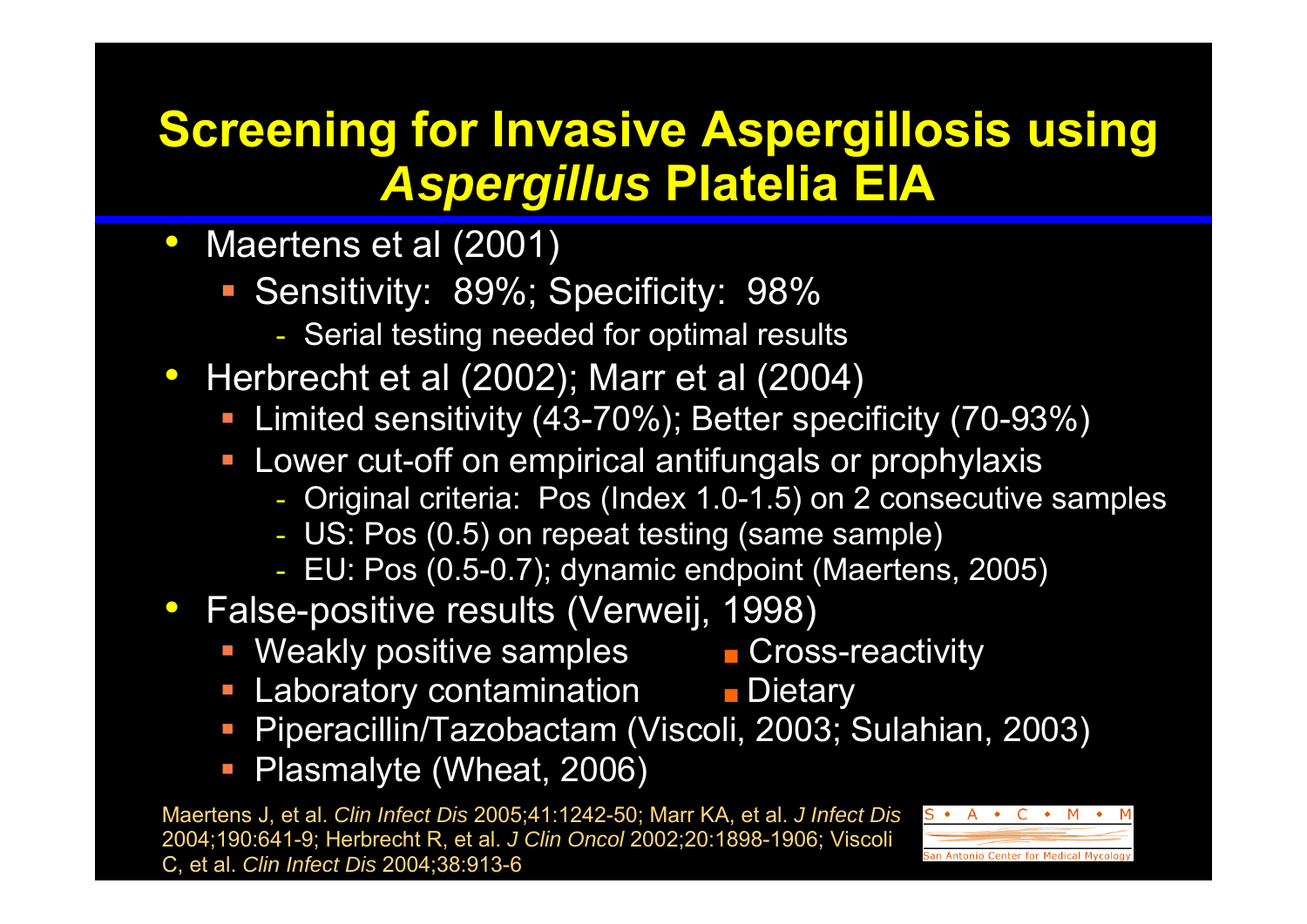# **Utility of**  β**-Glucan Detection in Invasive Fungal Infection**

 $\bullet$ 

 $\bullet$ 

 $\bullet$ 



Serum glucan levels in 30 subjects with candidemia and Figure 1. 30 healthy control subjects.

Note: IFI=invasive fungal infection

Obadasi Z et al. *Clin Infect Dis* 2004;39:199-205; Ostrosky-Zeichner L et al. *Clin Infect Dis* 2005;41:654-9

- 30 candidemic pts/30 controls
	- $\overline{\phantom{a}}$ Cut-off >60 pg/ml
- 283 pts AML/MDS (twice weekly samples)
	- Sensitivity: 20/20 IFI pts at least one positive
	- **Specificity: 90%**
	- F Organisms detected: *Candida, Aspergillus, Trichosporon, Fusarium*
- 163 pt IFI/170 controls (single samples)
	- F Sensitivity: 70%
	- Specificity: 87%

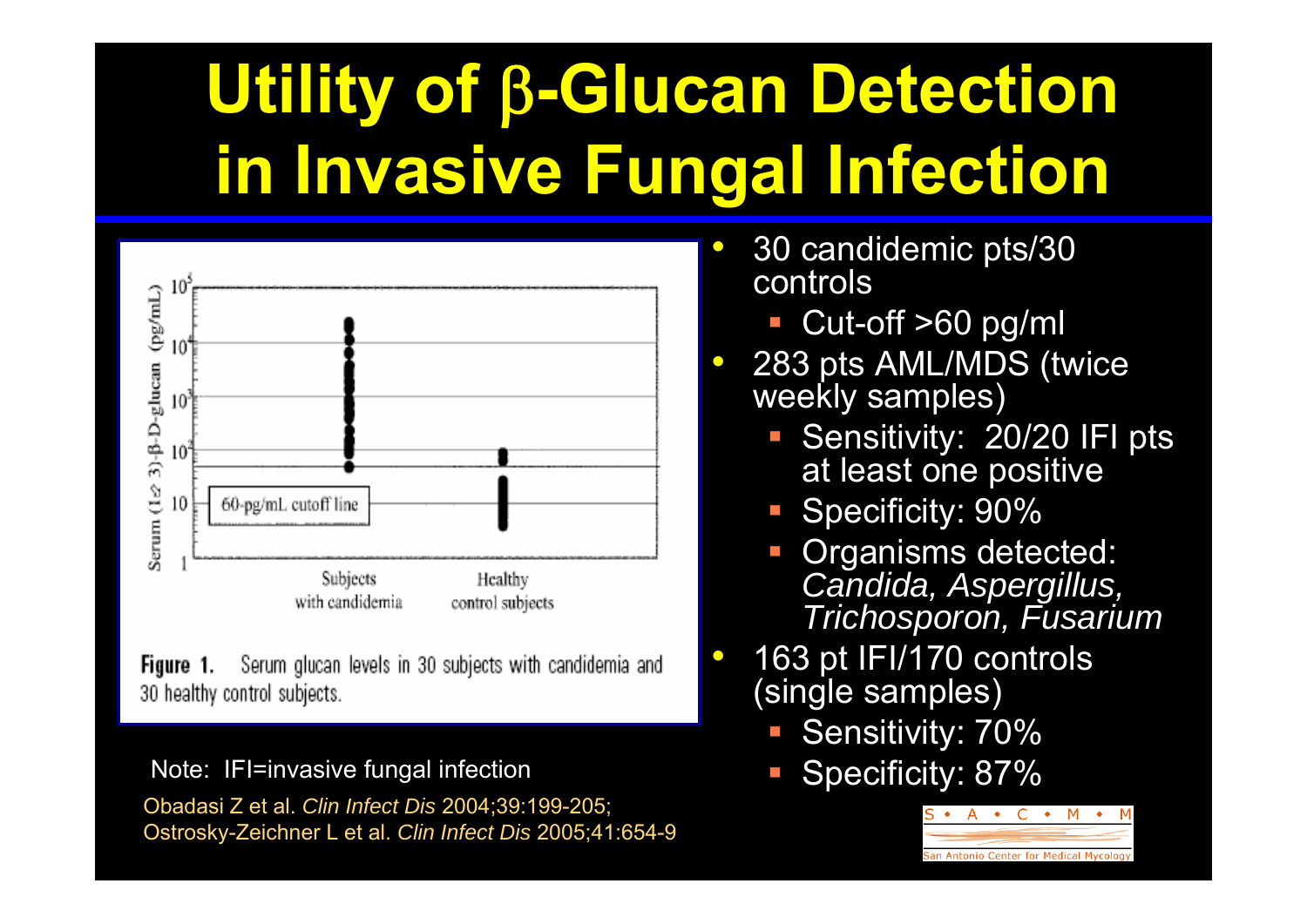#### **PCR for Invasive Aspergillosis Designal Sens**  $(\%)$  **Spec**  $\%$  / **Ref Pan-fungal** 100 / 200 **LLCM** 35:1353-60 **Pan-fungal Pan-fungal Pan-fungal Pan-fungal Pan-fungal Pan-fungal Pan-fungal Pan-fungal Pan-fungal Pan-fungal Pan-fungal Pan-fungal Pan-fungal Pan-fungal Pan-fungal Pan-fungal Pan-fungal Asp. sp. 100 65 JID 2000;181:1713-9 PCR not (yet) accepted Asp. sp. 91.7 81.3 CID 2001;33:428-35 for mycological criteriaAsp. sp. Asp. sp. 64 64 BJH 2004;125:196-202** Asp. sp.  $\sqrt{92}$   $\sqrt{9}$   $\sqrt{92}$   $\sqrt{9}$   $\sqrt{20}$   $\sqrt{42.479-82}$ •Variable sensitivity / speciesty •Limited per test positivity •Technical false positives/negatives •Lack of standardized targets/reagents  $C \rightarrow$  $M \rightarrow$ •Not externally validated Donnelly JP. *Clin Infect Dis* 2006;42:487-9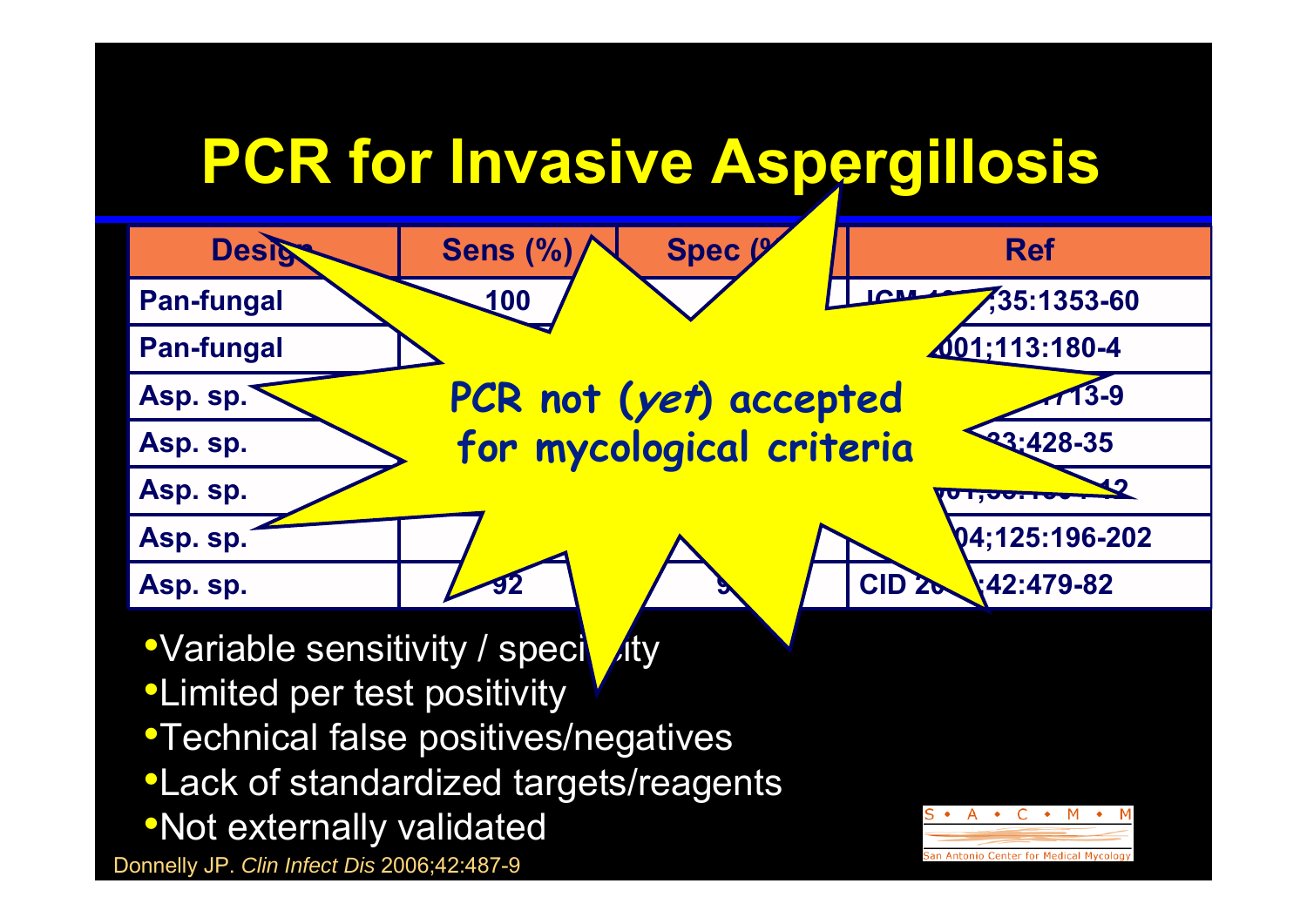### *Aspergillus* **spp. Isolates Submitted to San Antonio Fungus Testing Laboratory**



Sutton D et al, Advances Against *Aspergillus* 2004 (Abstract 16)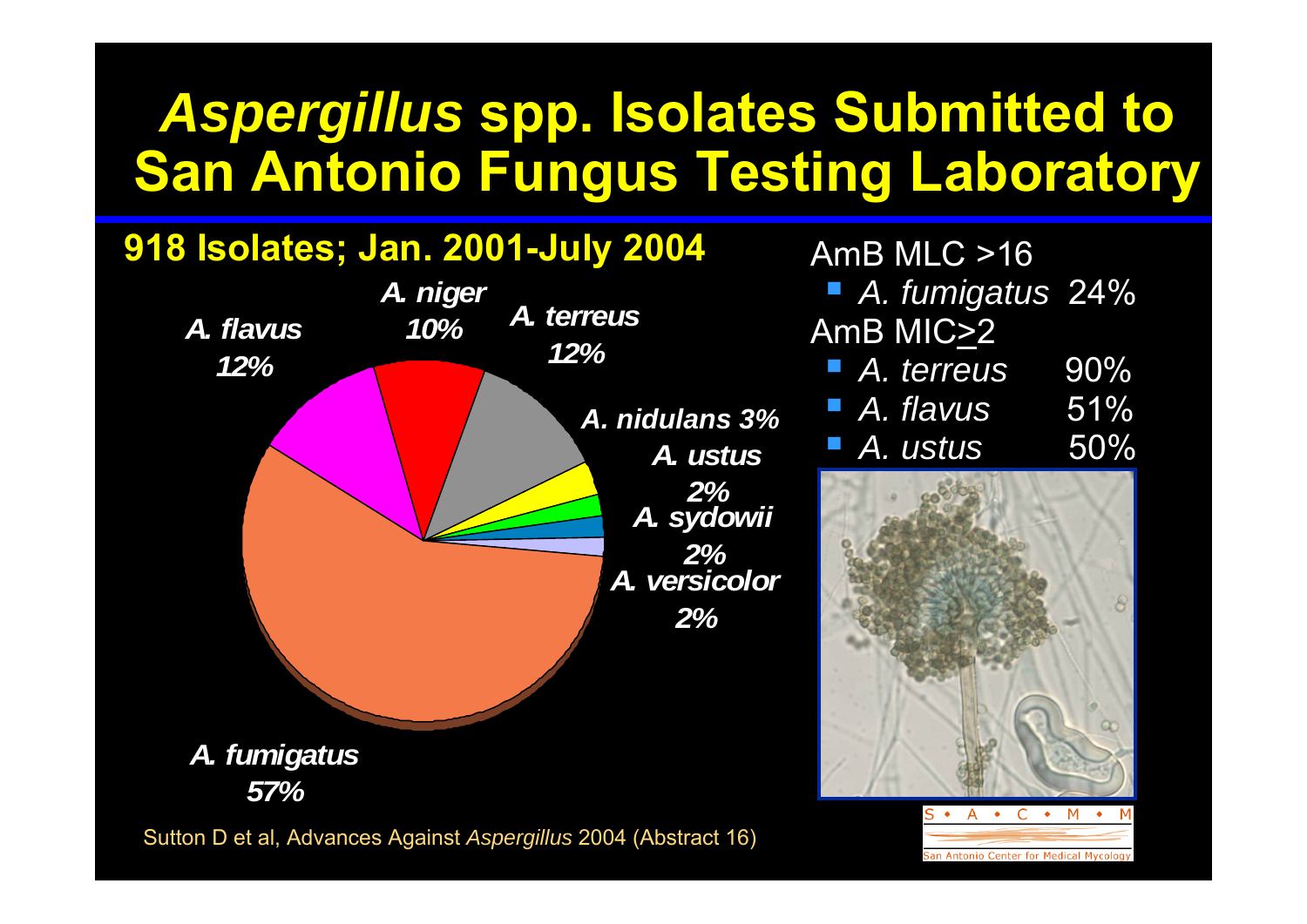### **Azole Resistance in** *Aspergillus*



Verweij PE, et al. *NEJM* 2007;356:1481-3.

- $\bullet$  Detection of multi-azole resistant *Aspergillus* in Dutch medical centers since 2002 *:*
	- $\bullet$  Cross resistance to voriconazole, itraconazole, posaconazole, ravuconazole
	- $\bullet$ • MICs 0.5-16 μg/ml
- A new *cyp51A* gene mutation in 12 of 13 isolates; not clonal
- $\bullet$  Associated with itraconazole prophylaxis in 4
- $\bullet$  Responses in most patients with voriconazole or posaconazole

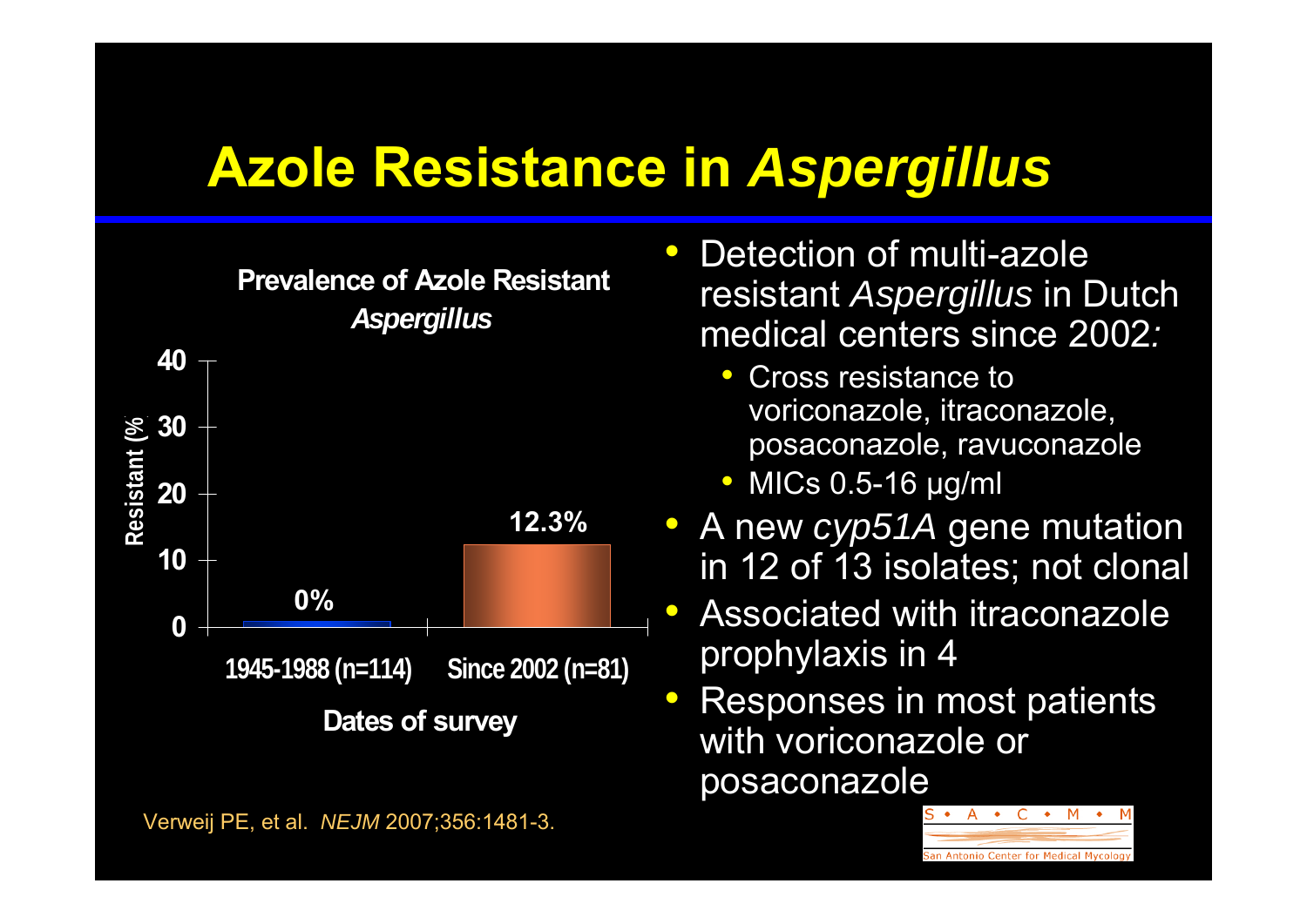### **Key Recommendation: Primary Therapy of Invasive Aspergillosis**

 $\bullet$ • Preferred therapy:

Voriconazole is recommended for the primary treatment of invasive aspergillosis in most patients (AI).

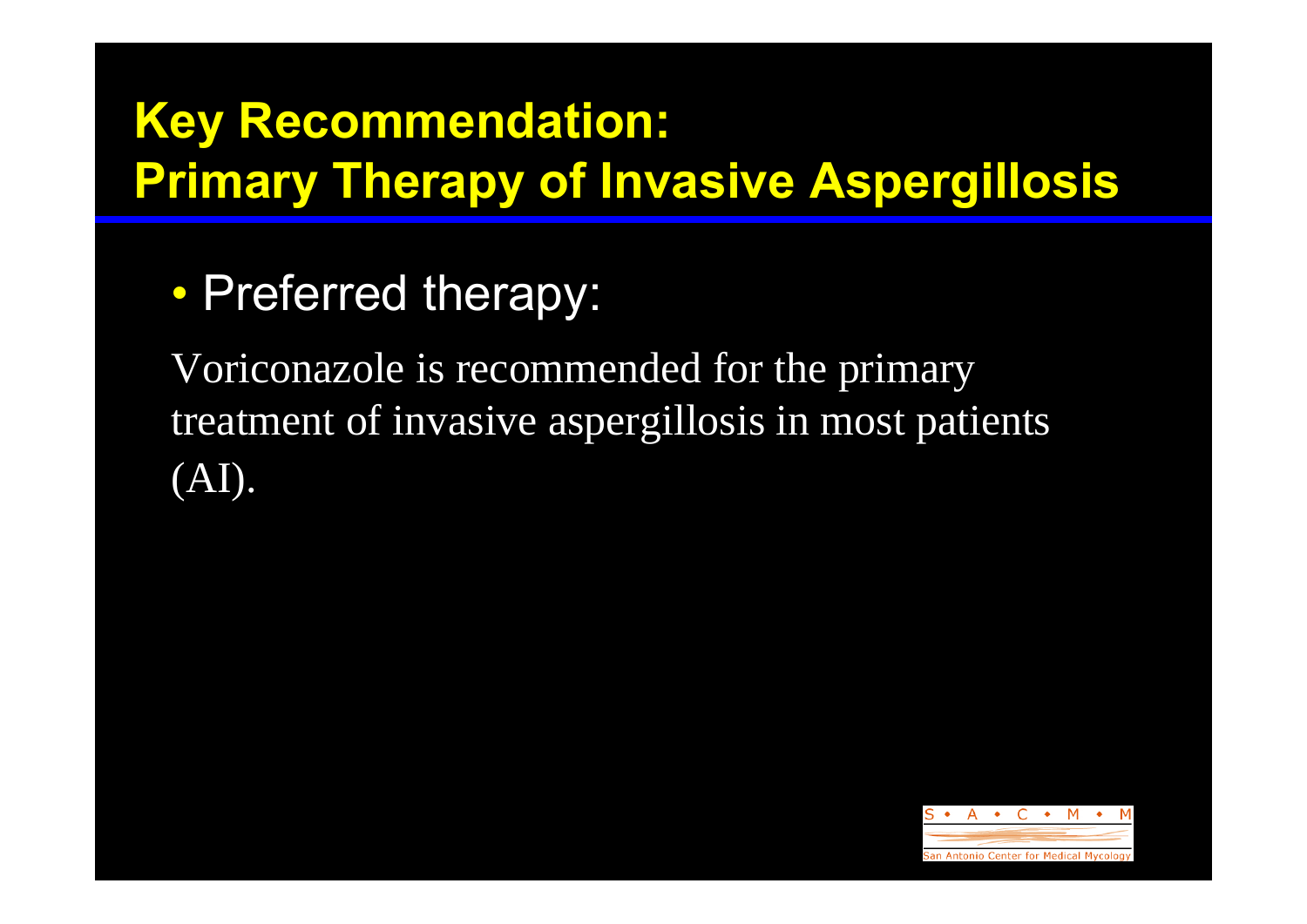#### **Key Recommendation: Primary Treatment of Invasive Aspergillosis**

• Alternative Agents:

A randomized trial comparing two dosages of liposomal amphotericin B showed similar efficacy in both arms, suggesting that liposomal therapy could be considered as alternative primary therapy in some patients (AI).

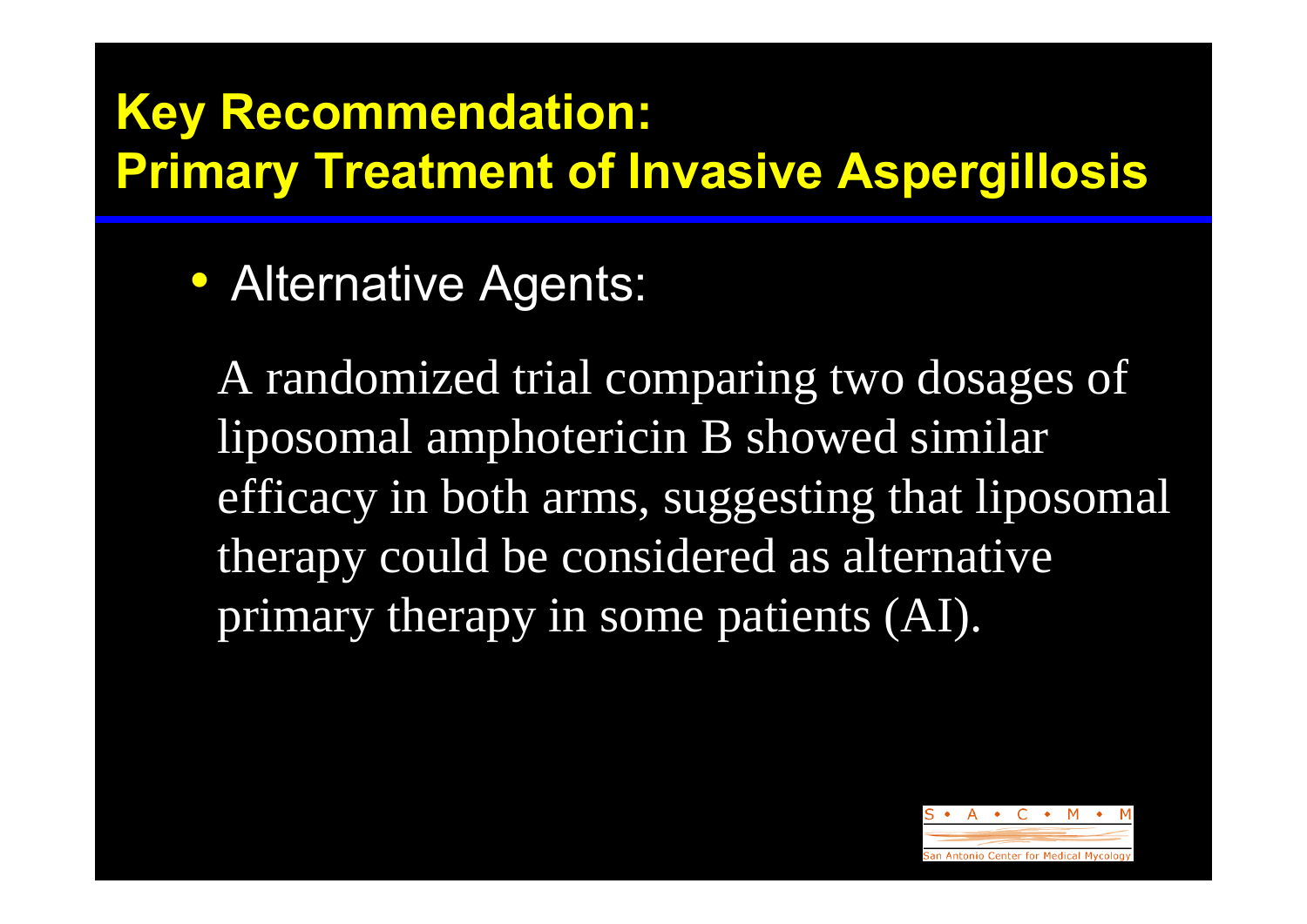#### **Global Comparative Aspergillosis Study: Survival Benefit of Voriconazole**



Herbrecht R et al *NEJM* 2002;347:408-15; Patterson TF et al. *Clin Infect Dis*  2005;41:1448-52; Greene RE et al. *Clin Infect Dis* 2007;44:373-9

 $C \rightarrow$ M A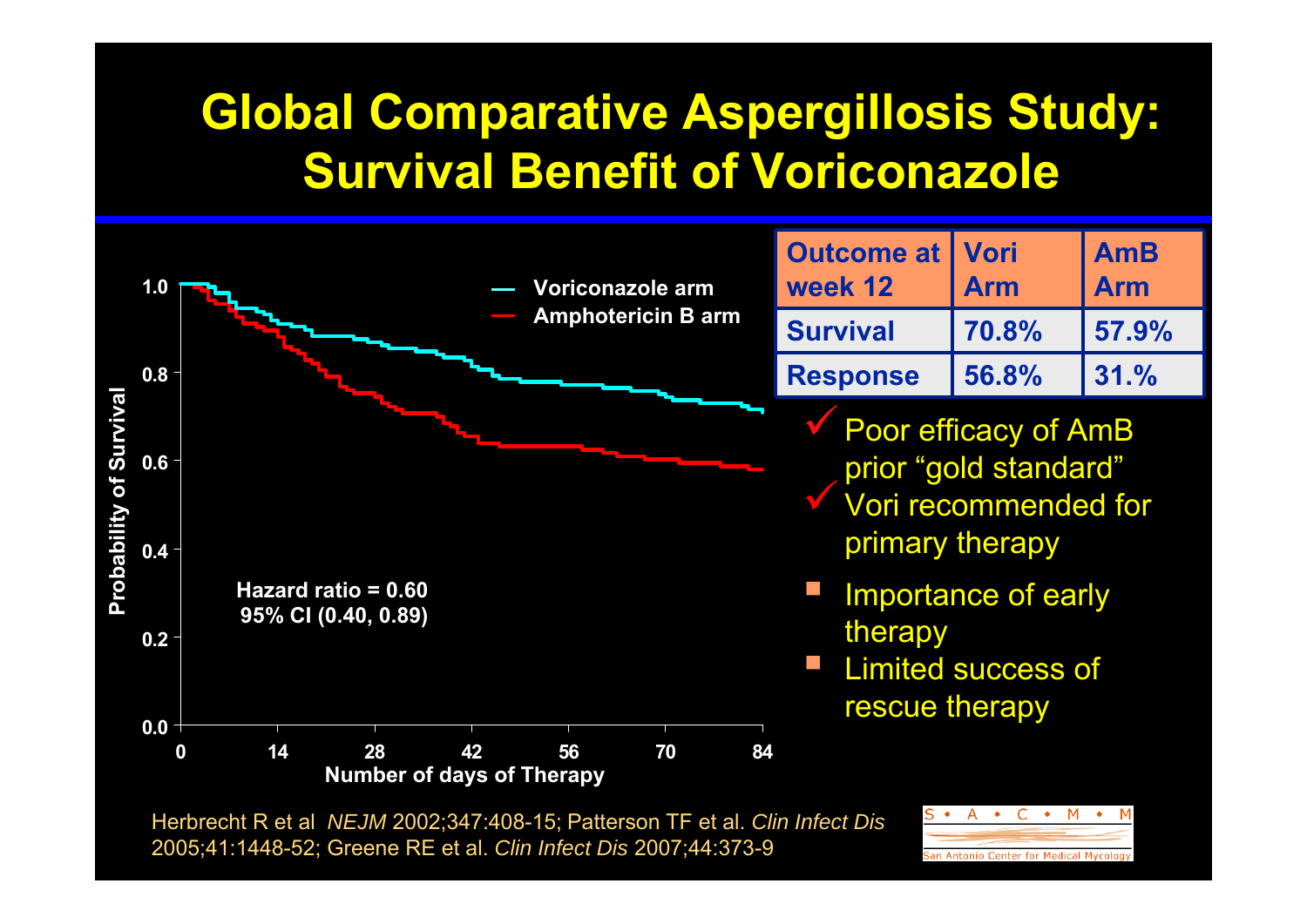### **Voriconazole: Important Considerations**

- Watch for drug interactions
- Significant adverse events: hepatic, visual, rash
- IV formulation: accumulation of cyclodextrin in renal insufficiency
- Potential for azole cross-resistance
- No activity versus Zygomycetes
- Consideration for weight-based oral therapy/measurement of serum levels

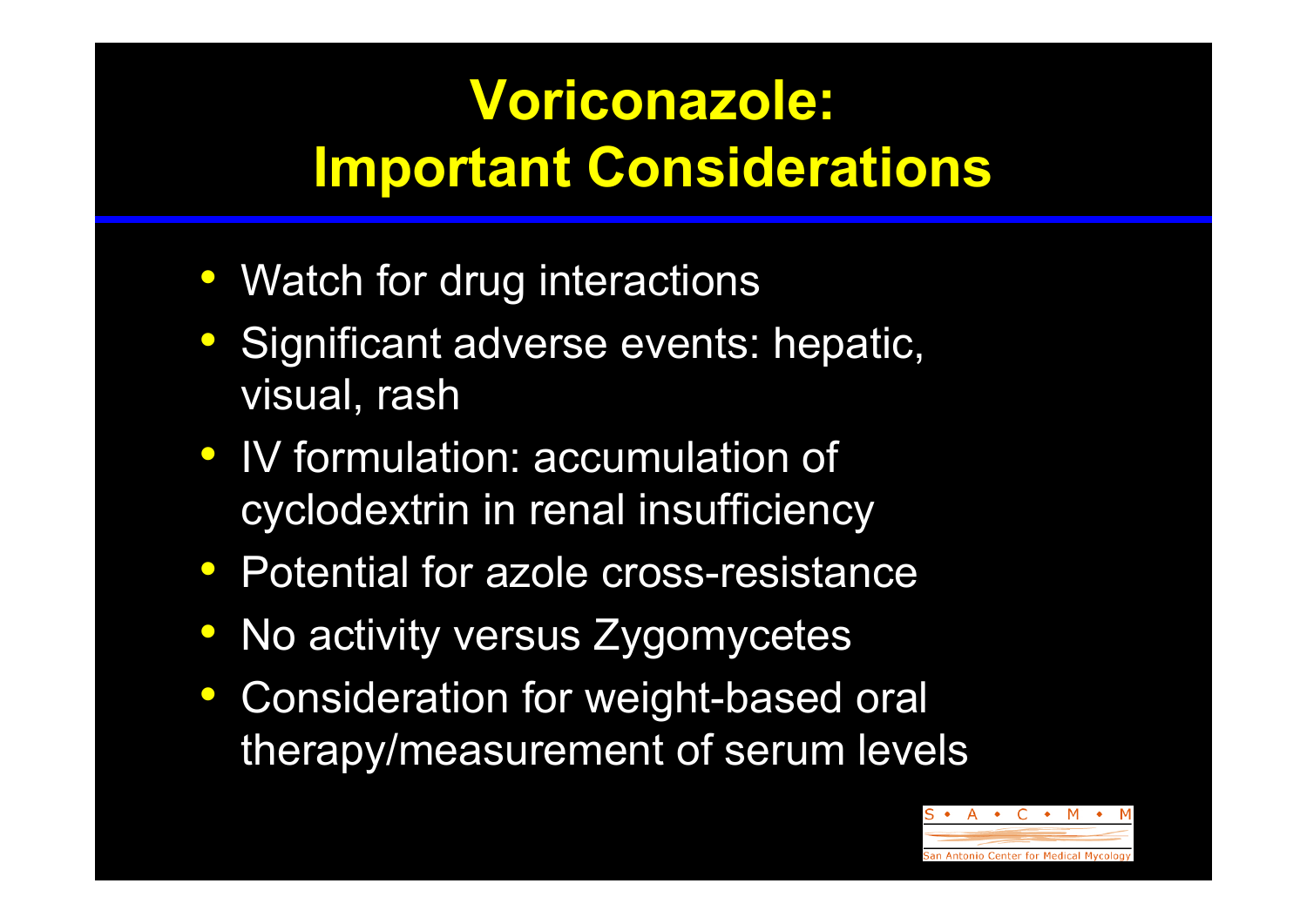#### **Patients with Satisfactory Treatment Response Categorized by Baseline CT Findings**



Greene RE et al. *Clin Infect Dis* 2007;44:373-9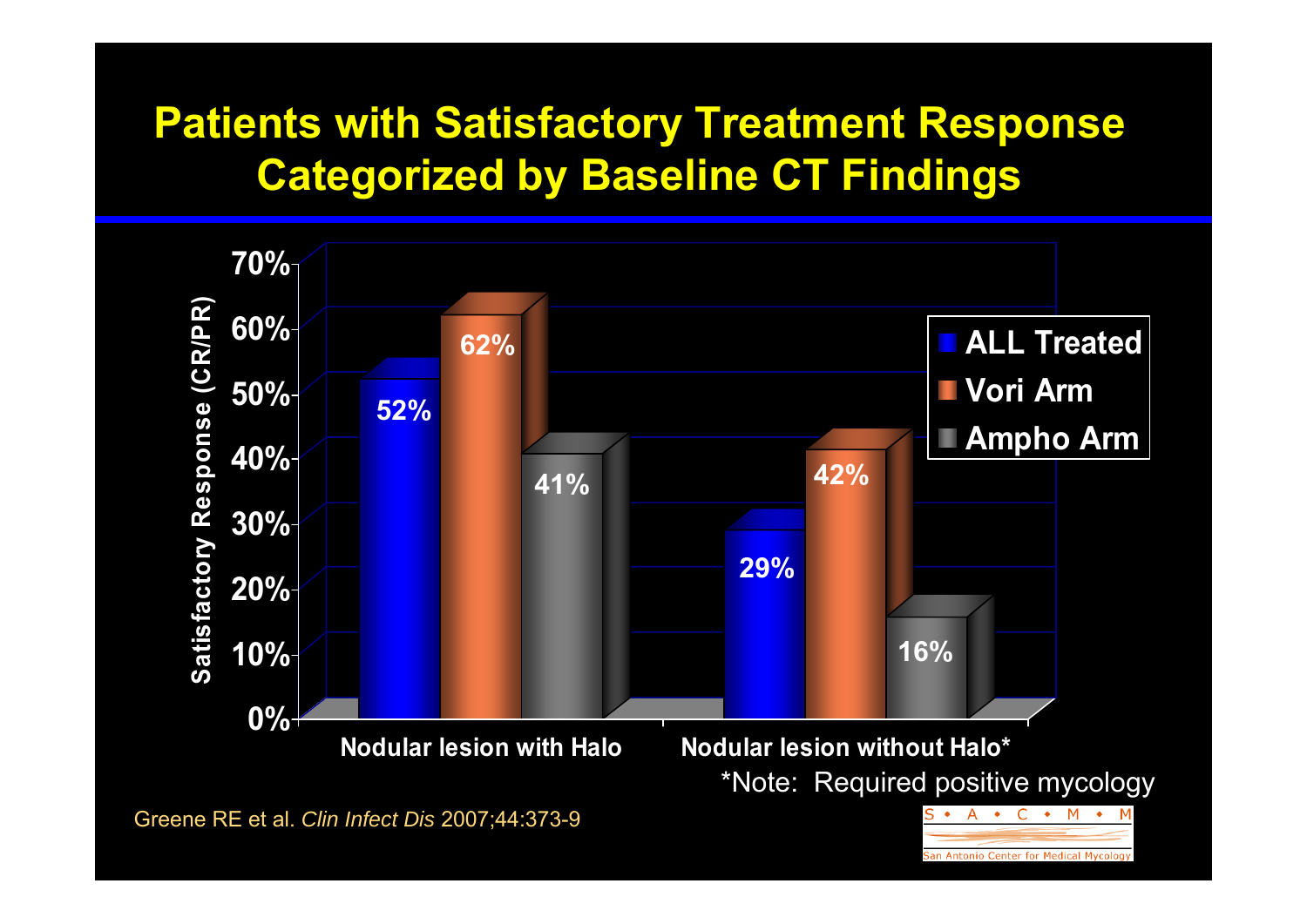#### **The Strategy of Following Voriconazole (Vori) or Amphotericin B (AmB) with Other Licensed Antifungal Therapy (OLAT)**

| <b>Category/Reason for switch</b>               | Success at wk 12 (%) |              |  |
|-------------------------------------------------|----------------------|--------------|--|
|                                                 | <b>Vori (n=144)</b>  | AmB (n=133)  |  |
| <b>Overall success</b>                          | 76/144 (53)          | 42/133 (32)  |  |
| <b>Received OLAT</b>                            | 25/52 (48%)          | 41/107 (38%) |  |
| Intolerance (adverse event, lab<br>abnormality) | 8/19 (42)            | 27/74 (36)   |  |
| <b>Insufficient clinical response</b>           | 5/16(31)             | 4/19(21)     |  |
| <b>Completed therapy and received OLAT</b>      | 11/14 (79)           | 6/10(60)     |  |
| <b>Other</b>                                    | 1/3                  | 4/4          |  |

Pts switched to lipid formulations of AmB following initial AmB had success in 14/47 (30%)

Herbrecht R et al. *NEJM* 2002;347:408-15; Patterson TF et al. *Clin Infect Dis* 2005;41:1448-52

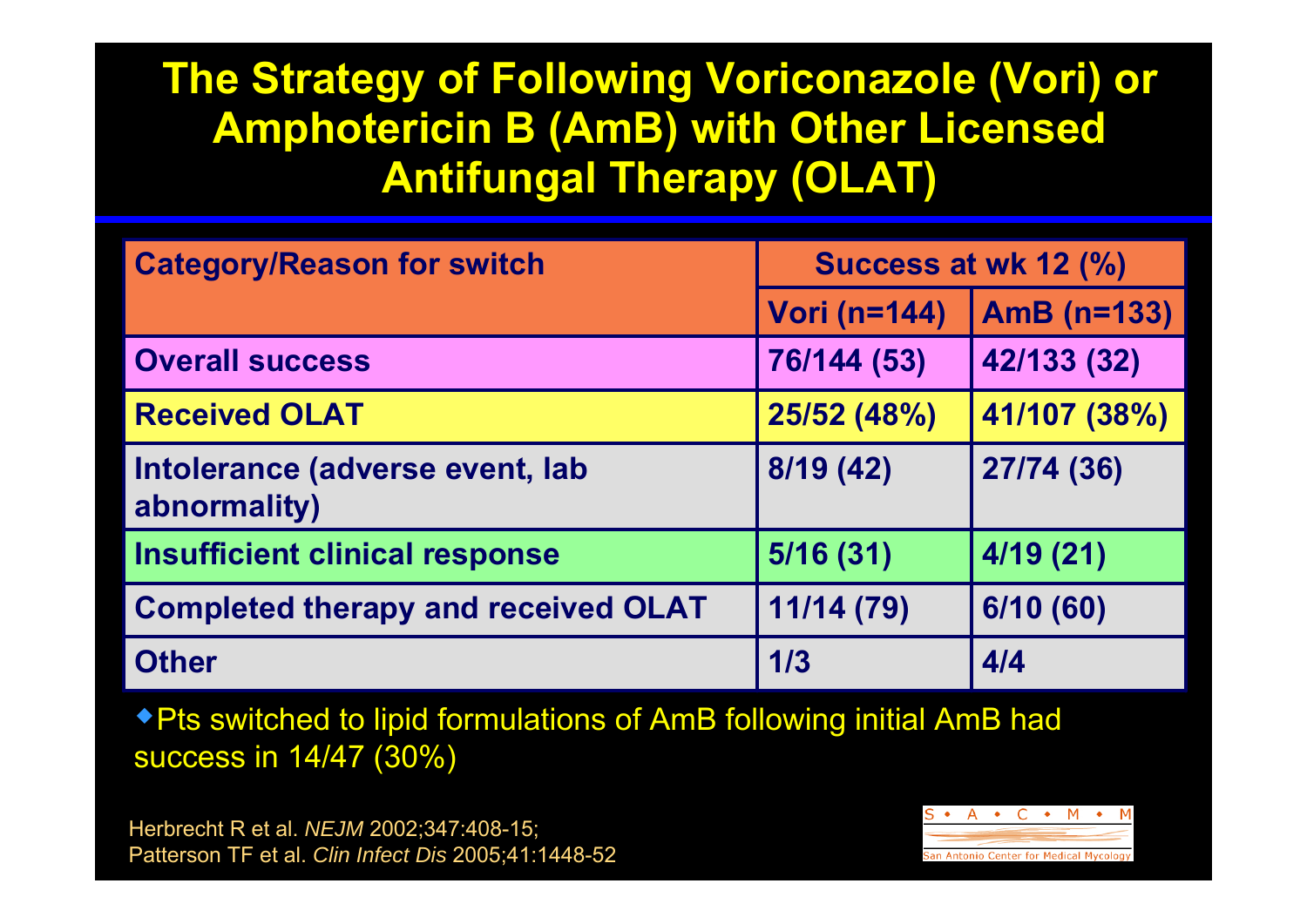### **Efficacy of Liposomal AmB (L-AmB) in Invasive Mycoses: AmBiLoad Trial**



Note: L-AmB=liposomal amphotericin B; CR+PR=complete & partial responses; EOT=End of Therapy; IPA=invasive pulmonary aspergillosis; Allo-SCT=allogeneic stem cell transplant

Cornely OA et al. *Clin Infect Dis* 2007;44:1289-97

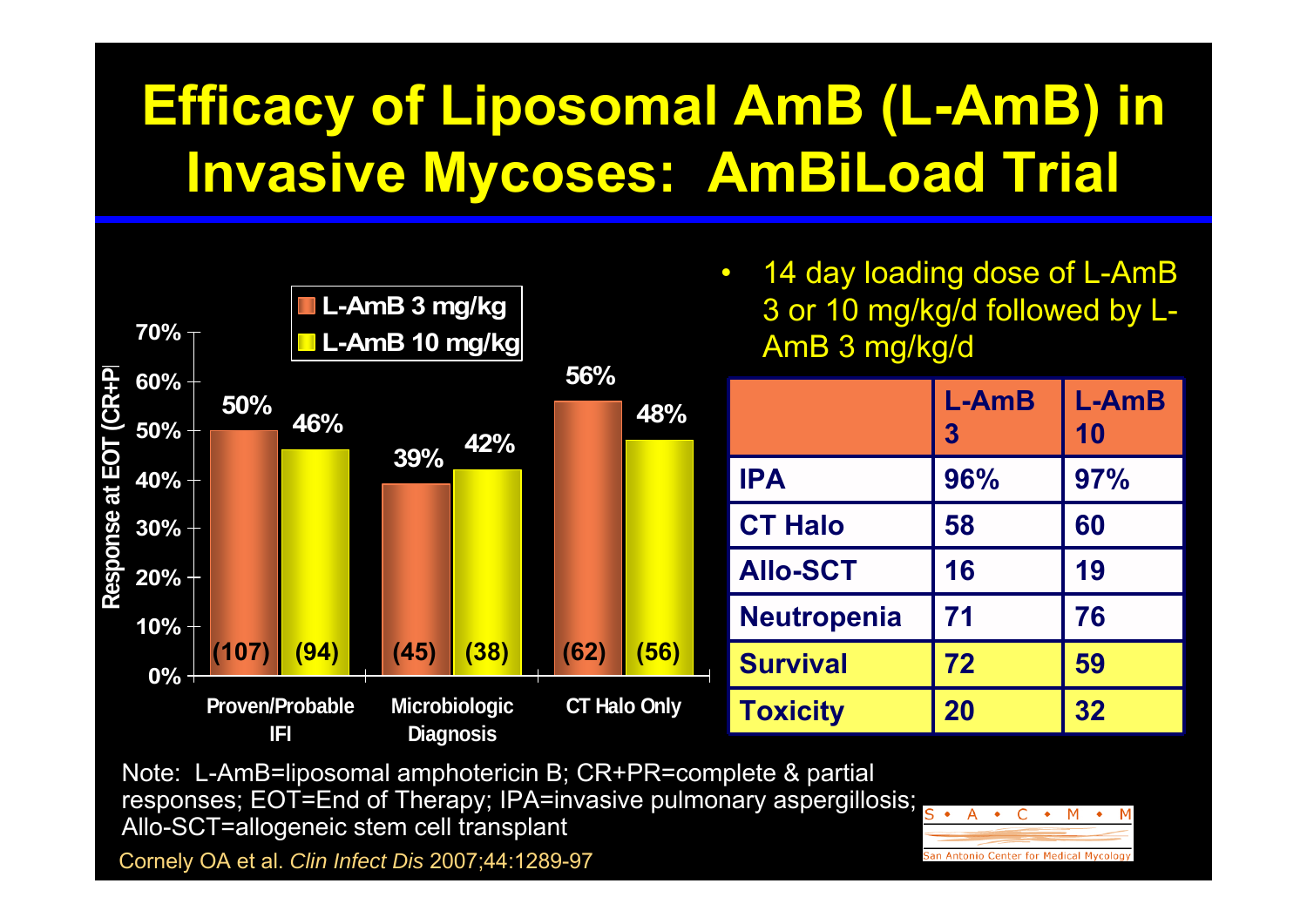#### **Efficacy and Safety of Liposomal Amphotericin B and Amphotericin B lipid Complex in Invasive Pulmonary Aspergillosis (IPA)**

| No. of patients (%)                |                          |                          |  |
|------------------------------------|--------------------------|--------------------------|--|
| Therapy phase High dose Low dose P |                          |                          |  |
| Primary therapy                    |                          |                          |  |
| L-AMB                              |                          |                          |  |
| Response <sup>*</sup>              |                          | 2/18 (11) 5/39 (13) .99  |  |
| AE                                 | 2/36 (5.5) 5/70 (7) .66  |                          |  |
| ABLC                               |                          |                          |  |
| Response <sup>®</sup>              |                          | 1/5 (20) 3/29 (10) .49   |  |
| AF                                 |                          | 1/7 (14.3) 5/45 (11) .49 |  |
| Salvage therapy                    |                          |                          |  |
| L-AMB                              |                          |                          |  |
| Response <sup>®</sup>              |                          | 3/21 (14) 1/13 (8) .99   |  |
| AE                                 | 12/34 (35) 3/17 (18) .19 |                          |  |
| ABLC                               |                          |                          |  |
| Response <sup>®</sup>              |                          | 1/13 (8) 1/5 (20) .49    |  |
| AЕ                                 |                          | 7/18 (39) 2/12 (17) .25  |  |

L-AMB indicates liposomal amphotericin B; AE indicates AE, adverse event; ABLC, amphotericin B lipid complex.

Response in patients who received  $\geq$ 7 days of therapy.

#### Hachem RY, et al *Cancer* ePub 25 Jan., 2008

- $\bigcirc$  Retrospective study of 381 patients with hematological malignancy
- $\bullet$ • Documented IPA
- $\bullet$  Poor primary and salvage responses (8-16%) with either high (>7.5 mg/kg/d) or low (5-7.5 mg/kg/d) doses of lipid formulations of amphotericin B

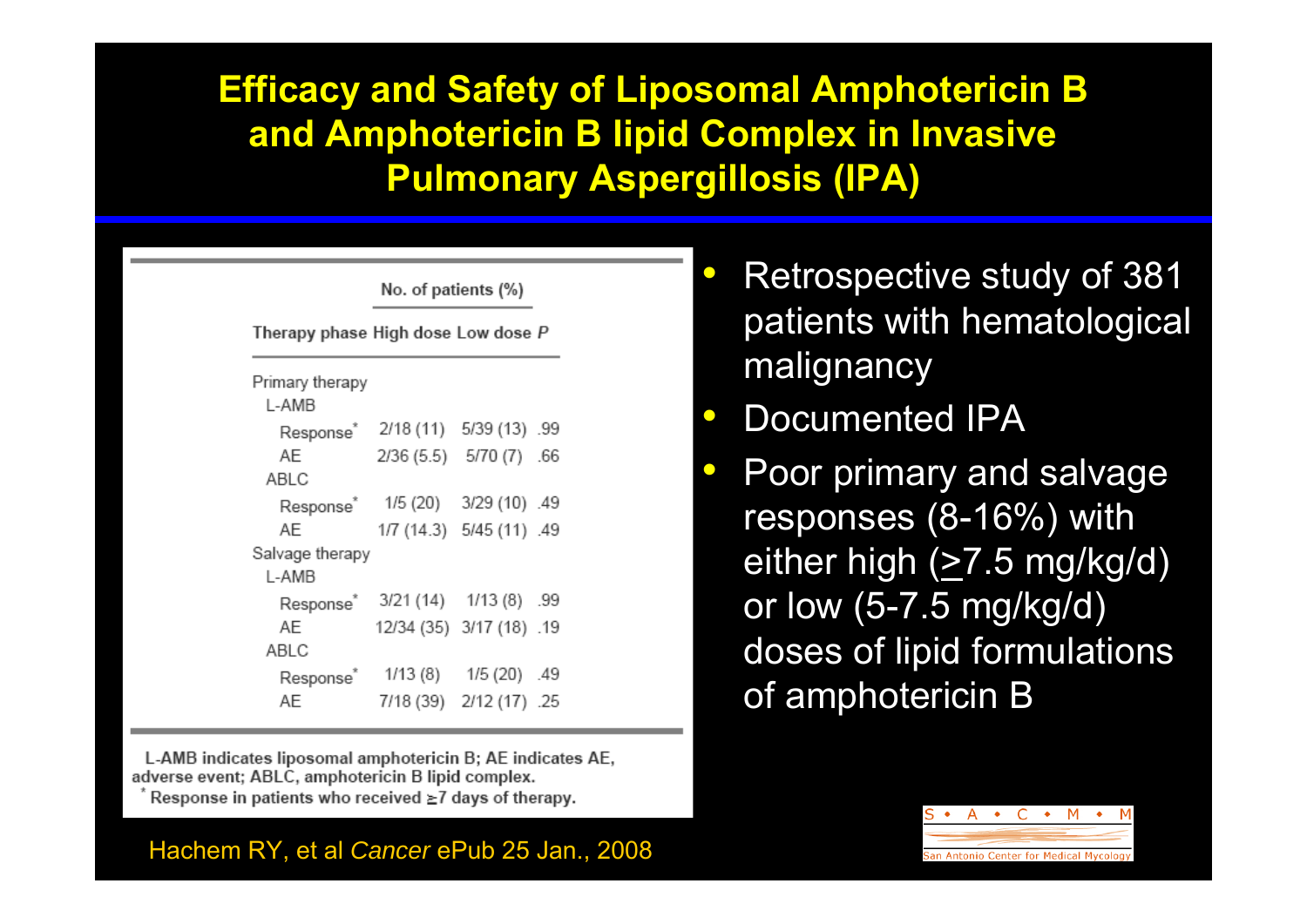### **Key Recommendation: Salvage Therapy**

For salvage therapy, agents include lipid formulations of amphotericin (AII), posaconazole (BII), itraconazole (BII) or caspofungin (BII). Salvage therapy for invasive aspergillosis poses important challenges with significant gaps in knowledge.

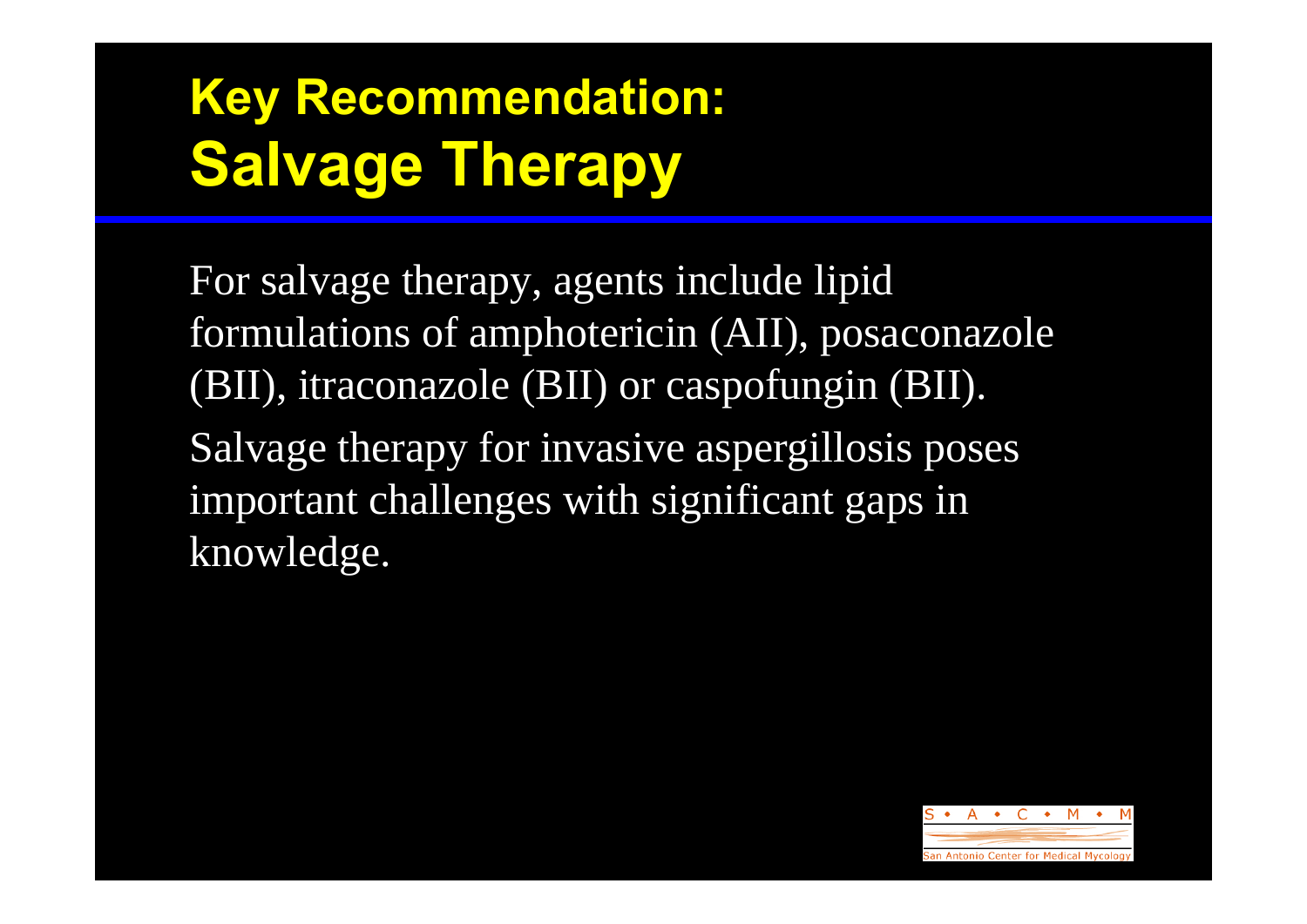# **Key Recommendation: Salvage Therapy**

- Assessment of patients with refractory aspergillosis may be difficult. In evaluating such patients:
	- **The diagnosis of invasive aspergillosis should be** established if it was previously uncertain and should be confirmed if it was previously known.
	- **The drug dosage should be considered.**
	- Management options include a change to intravenous therapy and therapeutic monitoring of drug levels.

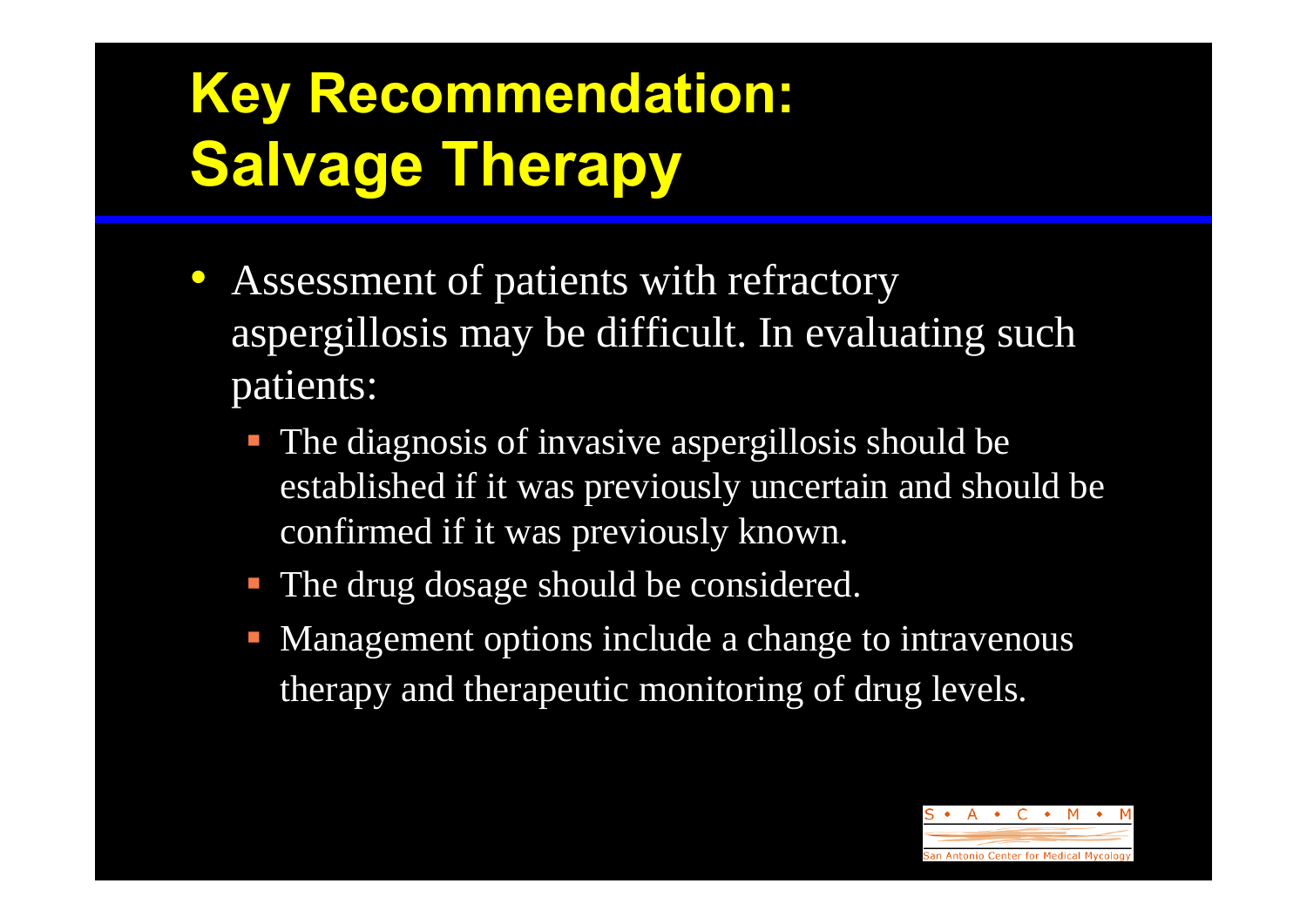# **Key Recommendation: Salvage Therapy**

- In patients whose aspergillosis is refractory to voriconazole, a paucity of data exists to guide management.
	- **Therapeutic options include a change of class** using an amphotericin B (AMB) formulation or an echinocandin such as caspofungin (BII)
	- **Refractory infection may respond to a change** to another drug class (BII) or to a combination of agents (BII).

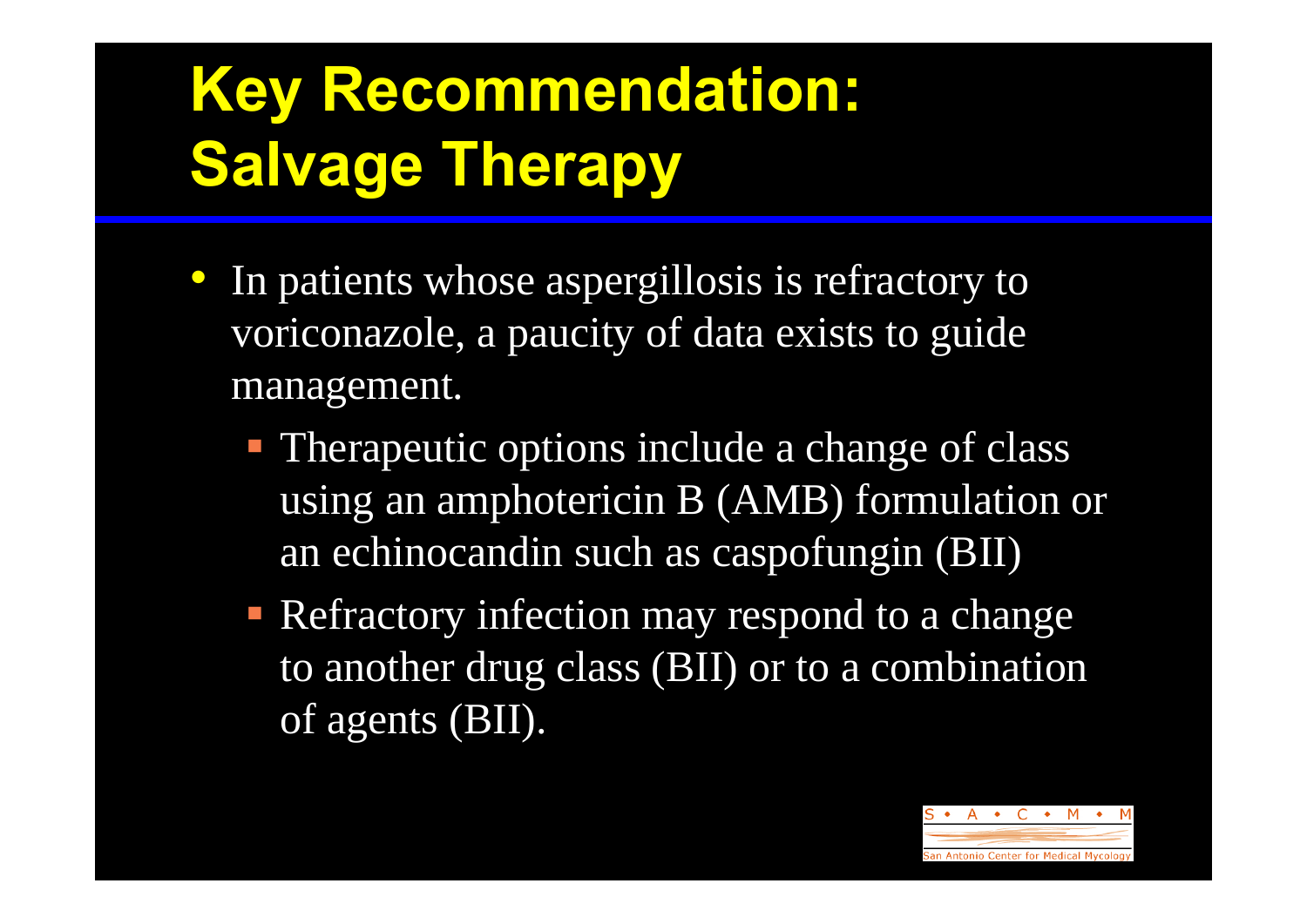# **Polyene Therapy for Invasive Aspergillosis**



**Hiemenz JW et al.** *Blood* **1995;86(suppl 1):849a; Leenders ACAP et al.** *Br J Haem* **1998;103:205; Bowden RA et al.** *Clin Infect Dis* **2002;35:359-66.**

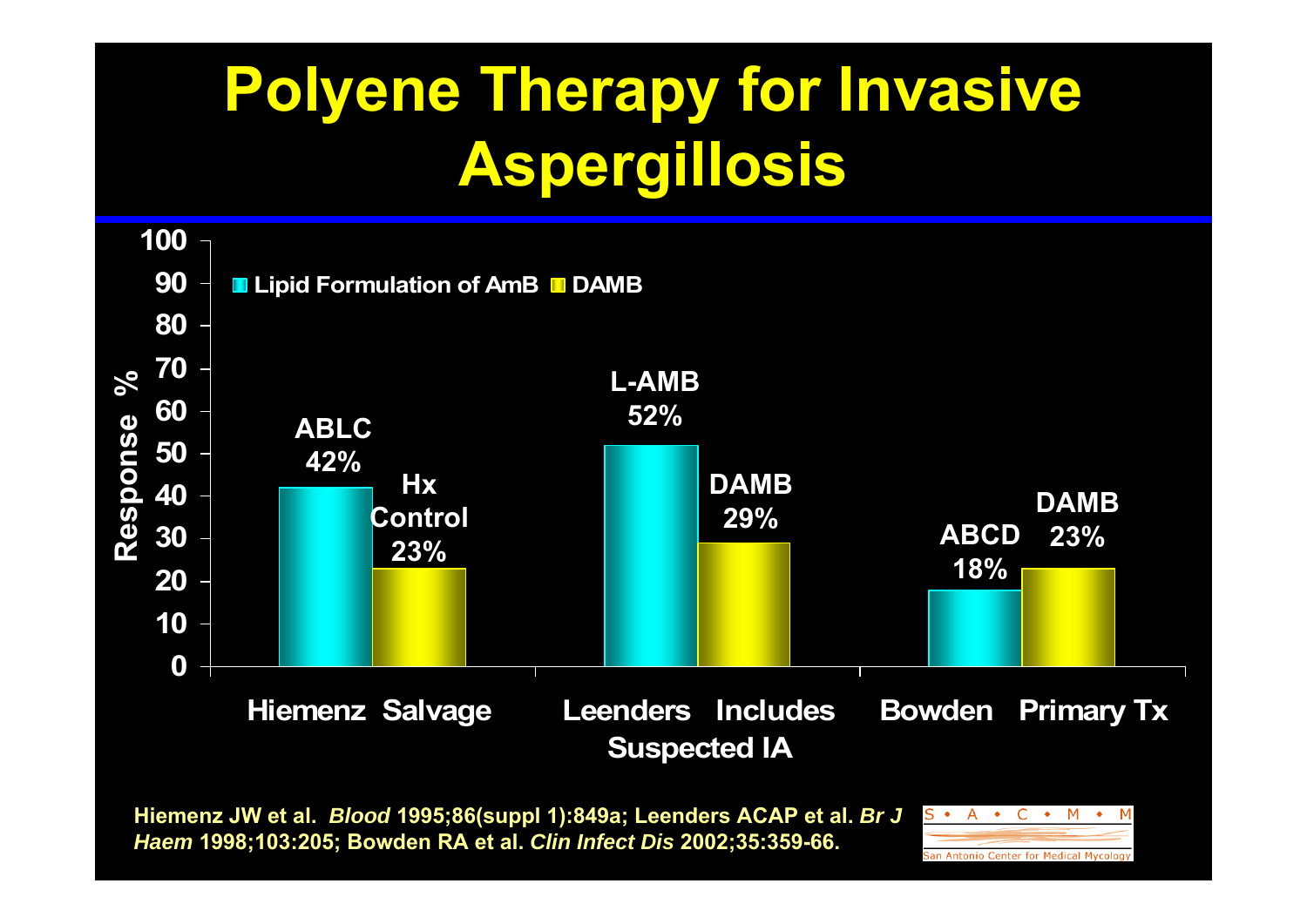#### **In Vitro & Clinical Activity of Echinocandins on** *Aspergillus*



Maertens J, et al. *Clin Infect Dis* 2004;39:1563-71; Kirkpatrick WR, et al. *Antimicrob Agents Chemother* 2002; 46: 2564-8; Viscoli C, et al. TIMM 2008

•

 $\bullet$ 

 $\bullet$ 

•

 $\bullet$ 

 $\bullet$ 

 $\bullet$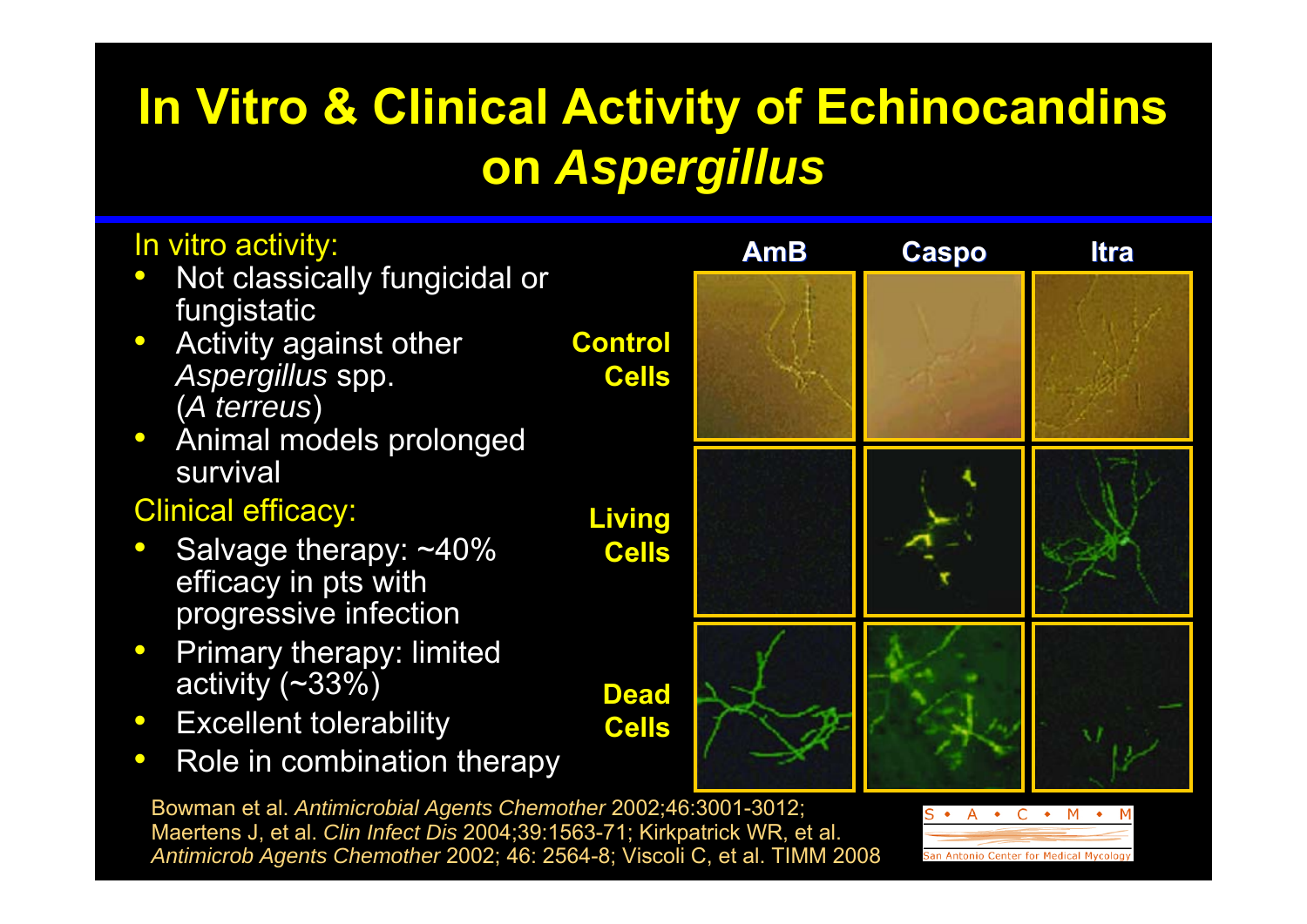# **Extended Spectrum Triazoles: Posaconazole**

- $\bullet$ **Broad spectrum (Zygomycetes)**
- $\bullet$ **Oral (no IV) linear to 800 mg**
- $\bullet$  **Posaconazole absorption increased by food**
	- **Saturable absorption**
- $\bullet$  **Posaconazole metabolized minimally by glucuronidation**
- $\bullet$  **Posaconazole inhibits CYP3A4**
	- $\mathcal{L}_{\mathcal{A}}$  **Potential interaction with many other drugs such as tacrolimus**
	- $\mathcal{L}_{\rm{max}}$  **Increase in catabolism from rifampin – stimulates glucuronidase – posaconazole levels reduced dramatically**



Sansone-Parsons A. *Antimicrob Agents Chemother* 2006;50:1881; Dodds Ashley ES et al. *Clin Infect Dis* 2006;43:S28-39; Sansone A et al *ICAAC 2003* (abstract A-1603)

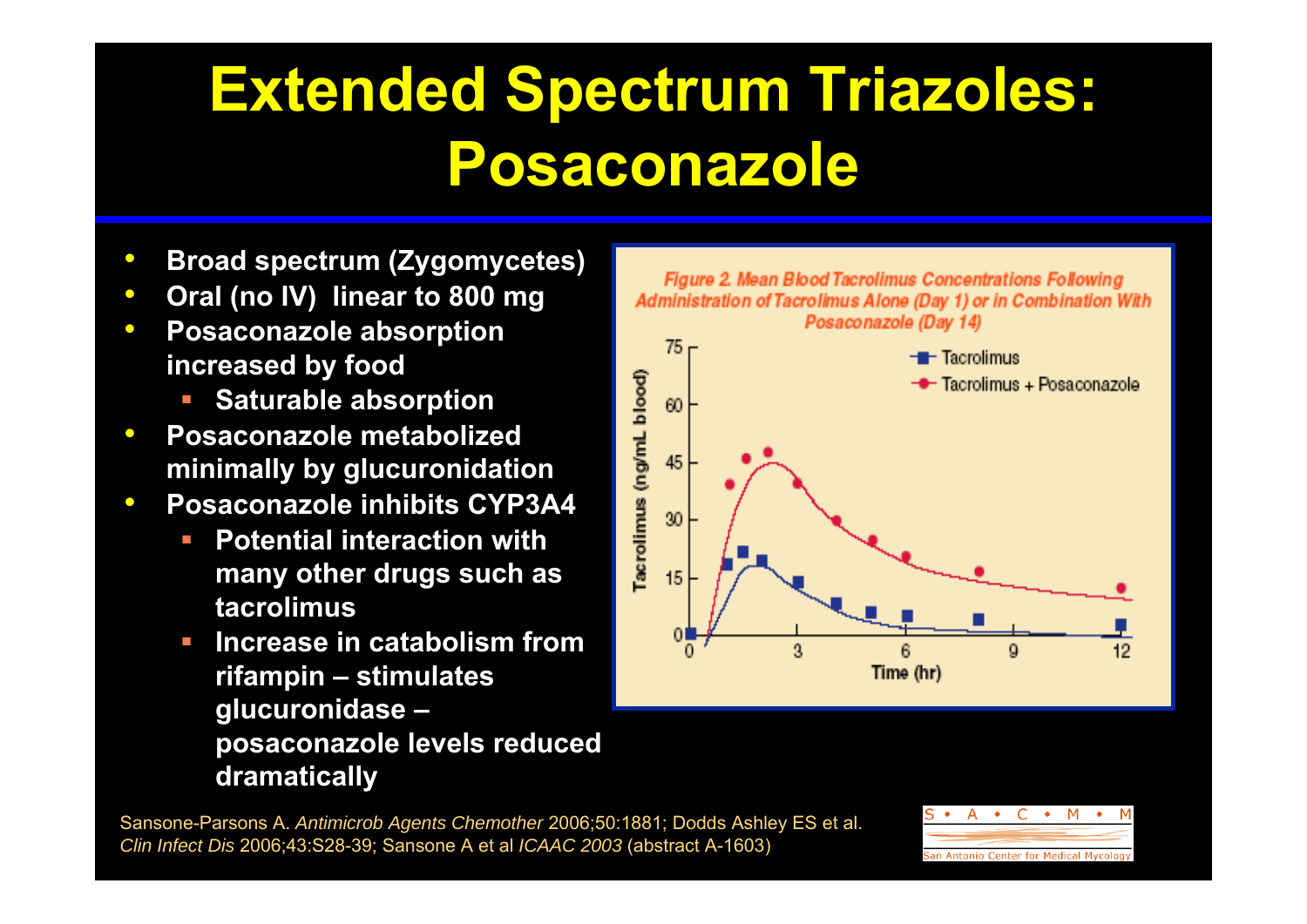# **Posaconazole Salvage Therapy for Invasive Aspergillosis**

- $\bullet$  Open, salvage therapy; historical controls refractory or intolerant of standard therapy
- $\bullet$ Posaconazole: Oral solution (200mg qid X2 wk/400mg bid)

| <b>Aspergillus species</b> |           | <b>Posaconazole (n)   Historical Controls (n)  </b> |
|----------------------------|-----------|-----------------------------------------------------|
| <b>All Aspergillus</b>     | 42% (107) | 26% (86)                                            |
| A. fumigatus               | 41% (29)  | $35\%$ (34)                                         |
| A. flavus                  | 53% (19)  | 19% (16)                                            |
| A. terreus                 | 29% (14)  | $18\%$ (11)                                         |

- $\bullet$  Adverse events: 4-10% (Headache, abdominal pain, nausea, liver enzyme elevations)
- $\bullet$ Better responses with higher drug levels

Walsh TJ, et al. *Clin Infect Dis* 2007;44:2-12

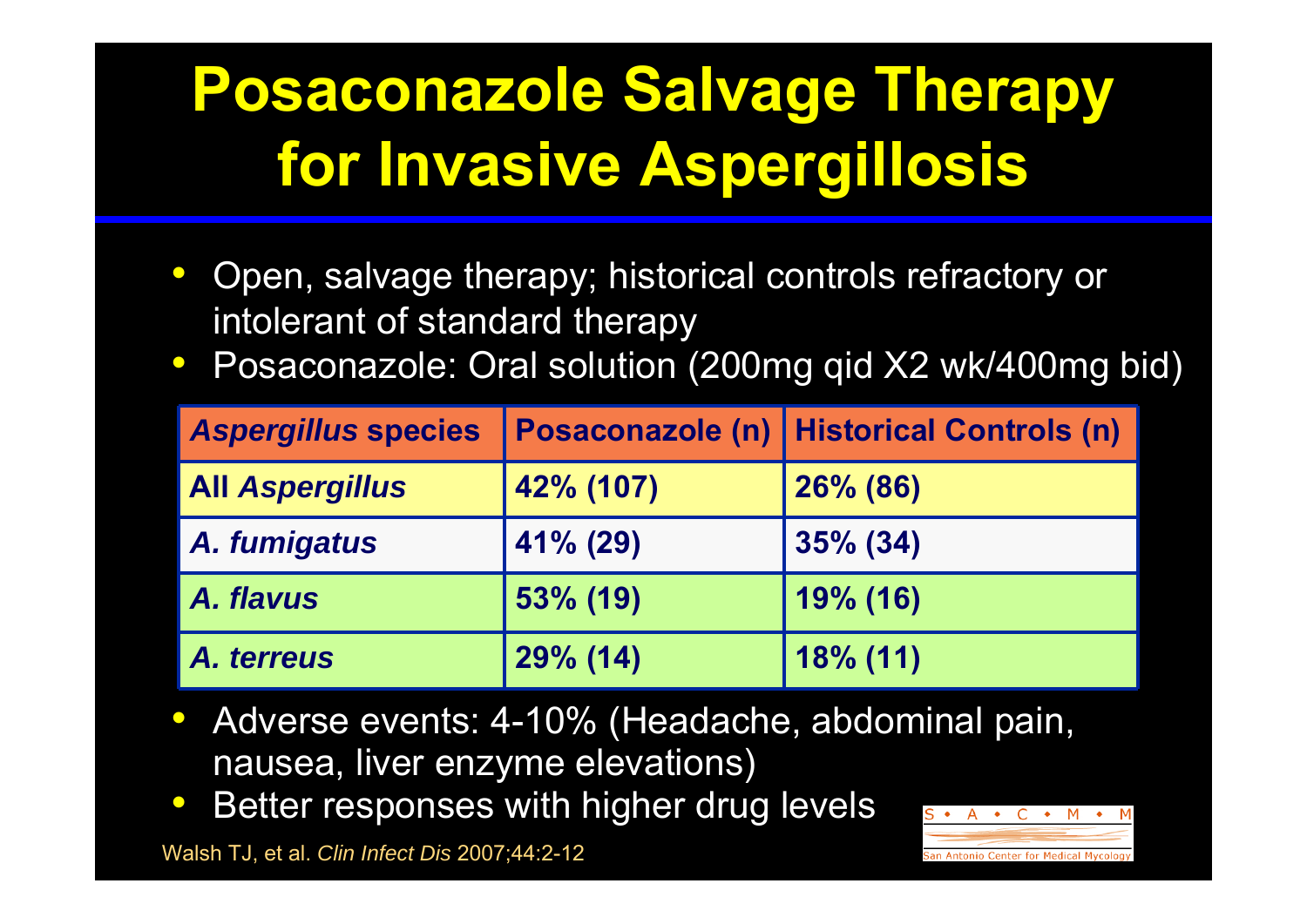# **Key Recommendations: Extrapulmonary Infection**

Preferred therapy: Although the preponderance of cases treated with voriconazole consisted of invasive pulmonary aspergillosis (IPA), other cases of extrapulmonary and disseminated infection allow one to infer that voriconazole is effective in these cases.

#### •Case series:

- $\Box$ Bone infection: Complete/Partial responses: 11/20 (55%)
- $\overline{\phantom{a}}$  Central nervous system: 81 pts; responses in 35% (vs <10% historical data)

#### •Anecdotal success:

 $\overline{\phantom{0}}$ Keratitis, endophthalmitis, endocarditis, etc.

Schwartz S, et al. Blood 2005;106:2641-5; Mouas H, et al. *Clin Infect Dis* 2005;40:1141-7

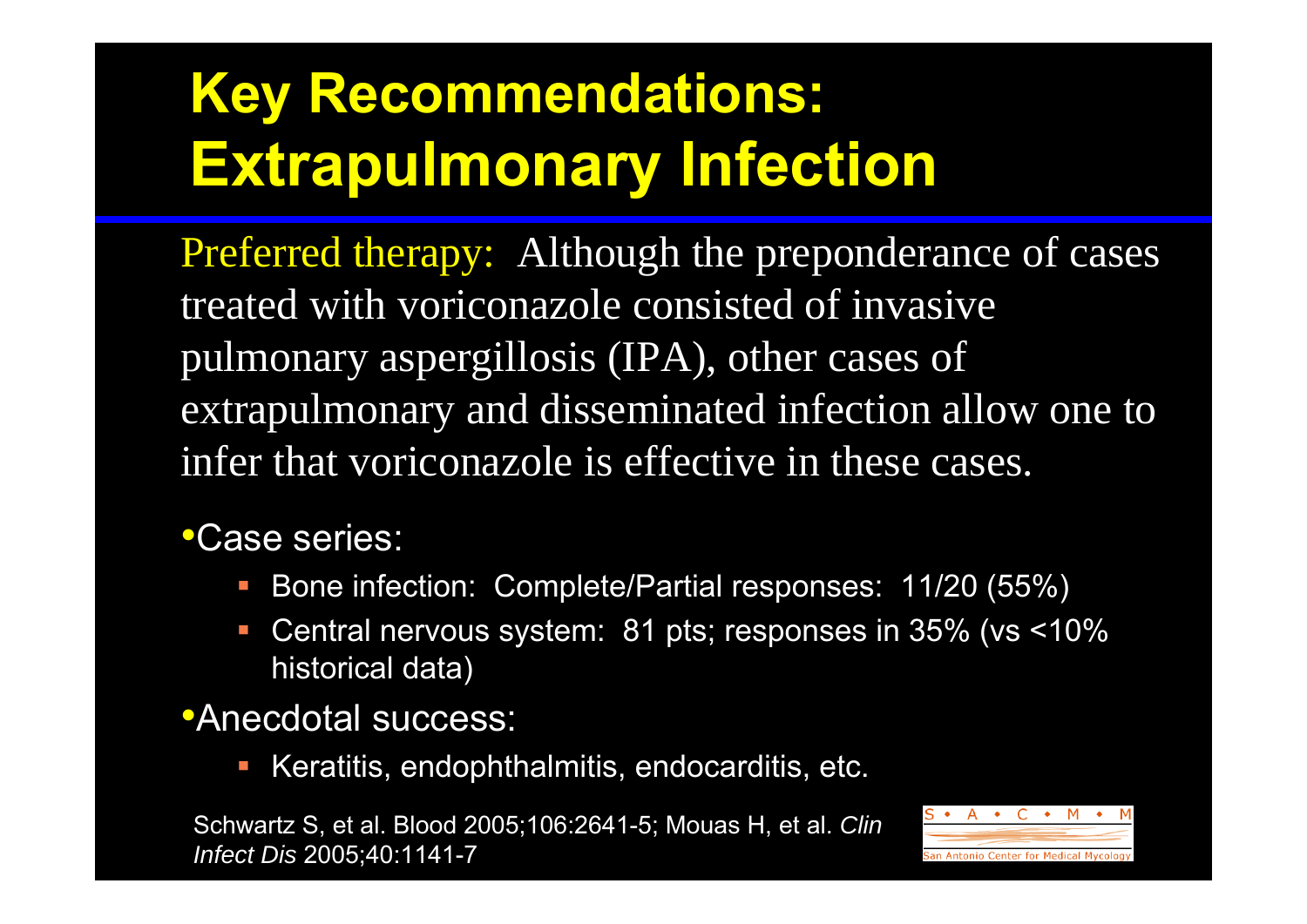# **Key Recommendations: Combination Therapy**

In the absence of a well-controlled prospective clinical trial, routine initial administration of combination therapy is not recommended (BII). However, that in the setting of salvage therapy, an additional antifungal agent might be added to current therapy, or combination antifungal drugs from different classes other than the initial regimen may be used (BII).

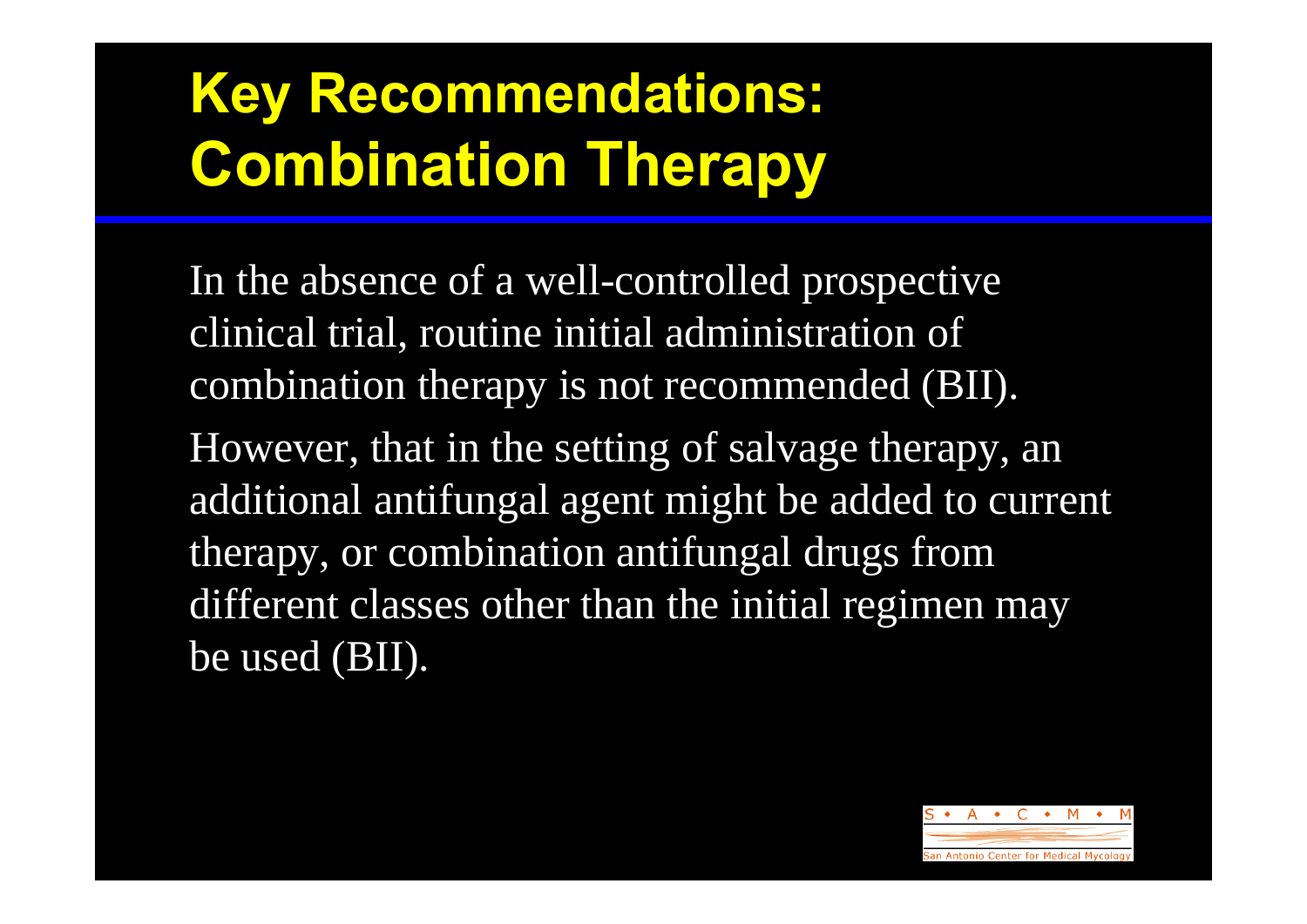# **Combination Therapy for Invasive Aspergillosis**

- $\bullet$  In vitro
	- E Most interactions show synergy / additive effects (Perea, 2002)
	- г Some combinations antagonistic (Meletiadis, 2006)
	- $\mathcal{A}$  Poor correlation between in vitro results and in vitro efficacy (Johnson, 2004)
- $\bullet$  Experimental infections
	- г Candin plus polyene (Kohno, 2000; Nakajima, 2000)
	- $\mathcal{L}_{\mathcal{A}}$  Candin plus azole (Kirkpatrick, 2002; Petraitiene, 2002)
		- Improved sterilization of tissues
		- Reduced tissue burden
- $\bullet$  Anecdotal clinical series
	- $\mathcal{C}$  Candin+polyene (Aliff, 2003; Kontoyiannis, 2003; Denning, 2006)
	- $\mathcal{L}_{\mathcal{A}}$  Candid plus azole (Marr, 2004; Maertens, 2006; Singh, 2006)



**Days Since Diagnosis of IA**

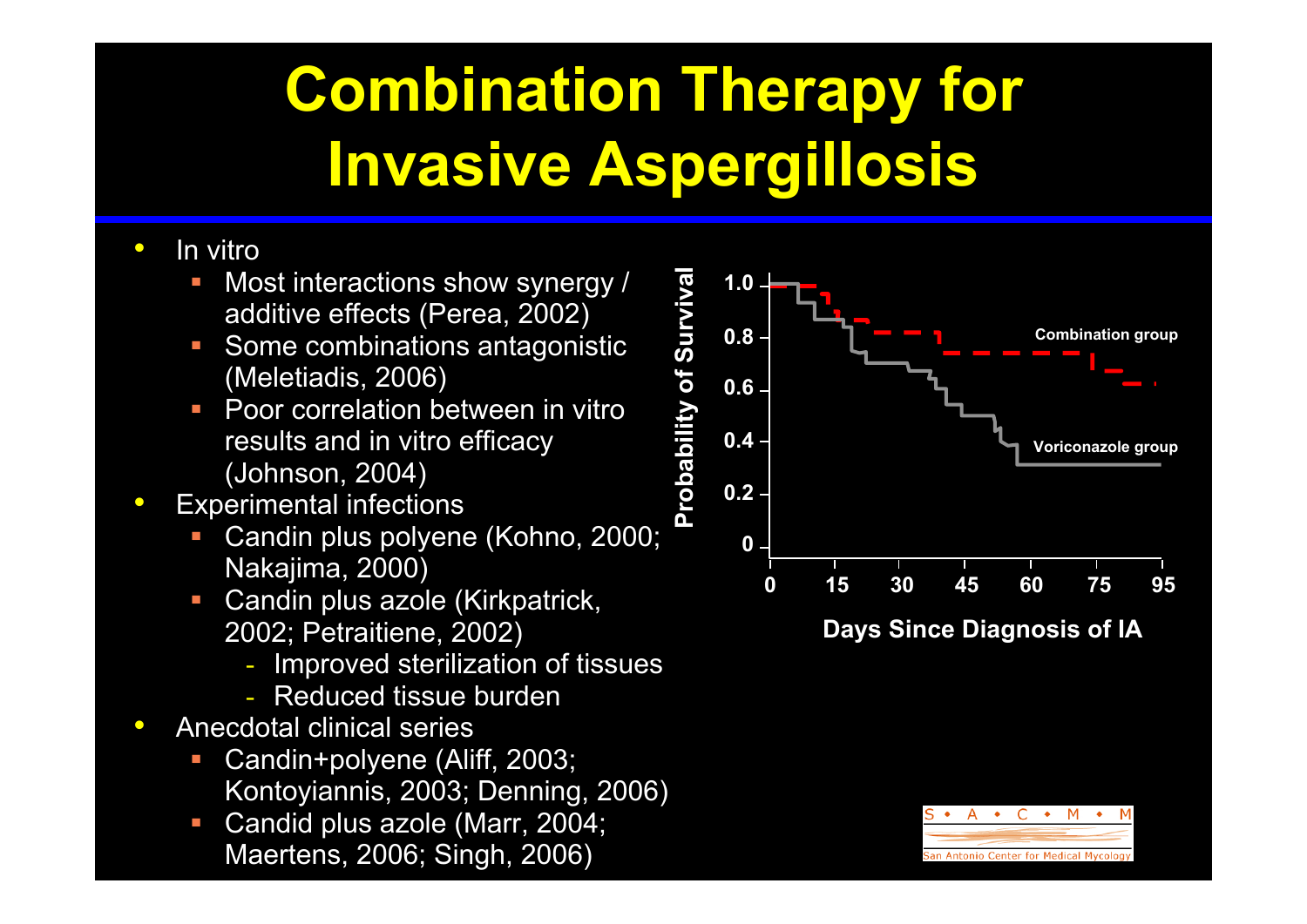### **Key Recommendations: Role of Therapeutic Drug Monitoring**

Although further work is needed to validate therapeutic drug monitoring (TDM) approaches for antifungals, the committee recommends that determination of a plasma drug level, in conjunction with other measures of clinical assessment, may be another factor in evaluating reasons for therapeutic failure due to sub-optimal drug exposures or for toxicity due to the drug (BIII).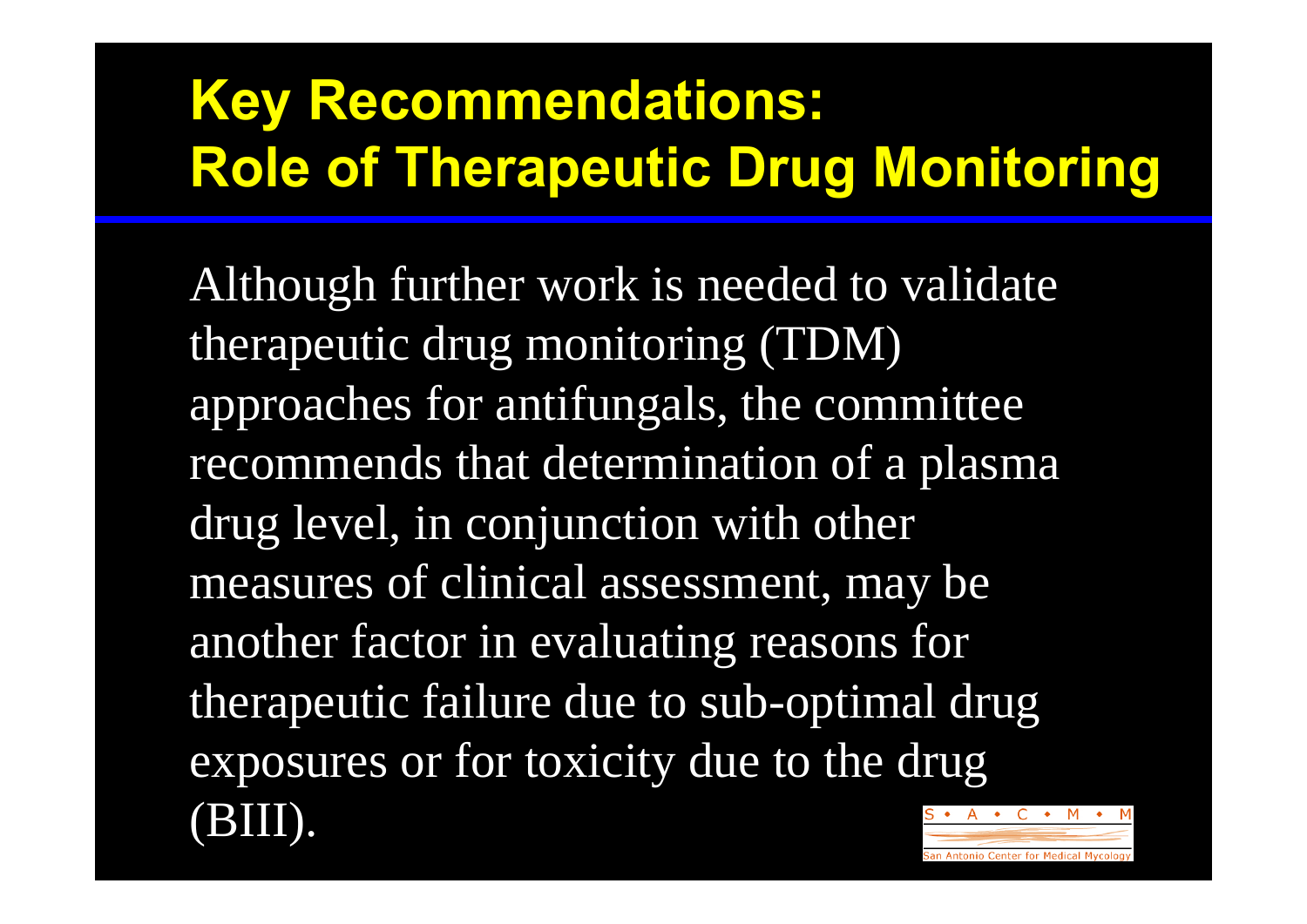#### **Voriconazole Serum Concentrations & Adverse Events**

- $\bullet$  **Correlation between adverse events and plasma concentrations**
- $\bullet$  **Plasma voriconazole concentrations >6 μg/ml associated with increased toxicity**
- **Visual events: ~25-35%**
- $\mathcal{L}_{\mathcal{A}}$ **Liver abnormalities: ~8-15%**
- $\bullet$  **No cut-off level predictive of adverse event**



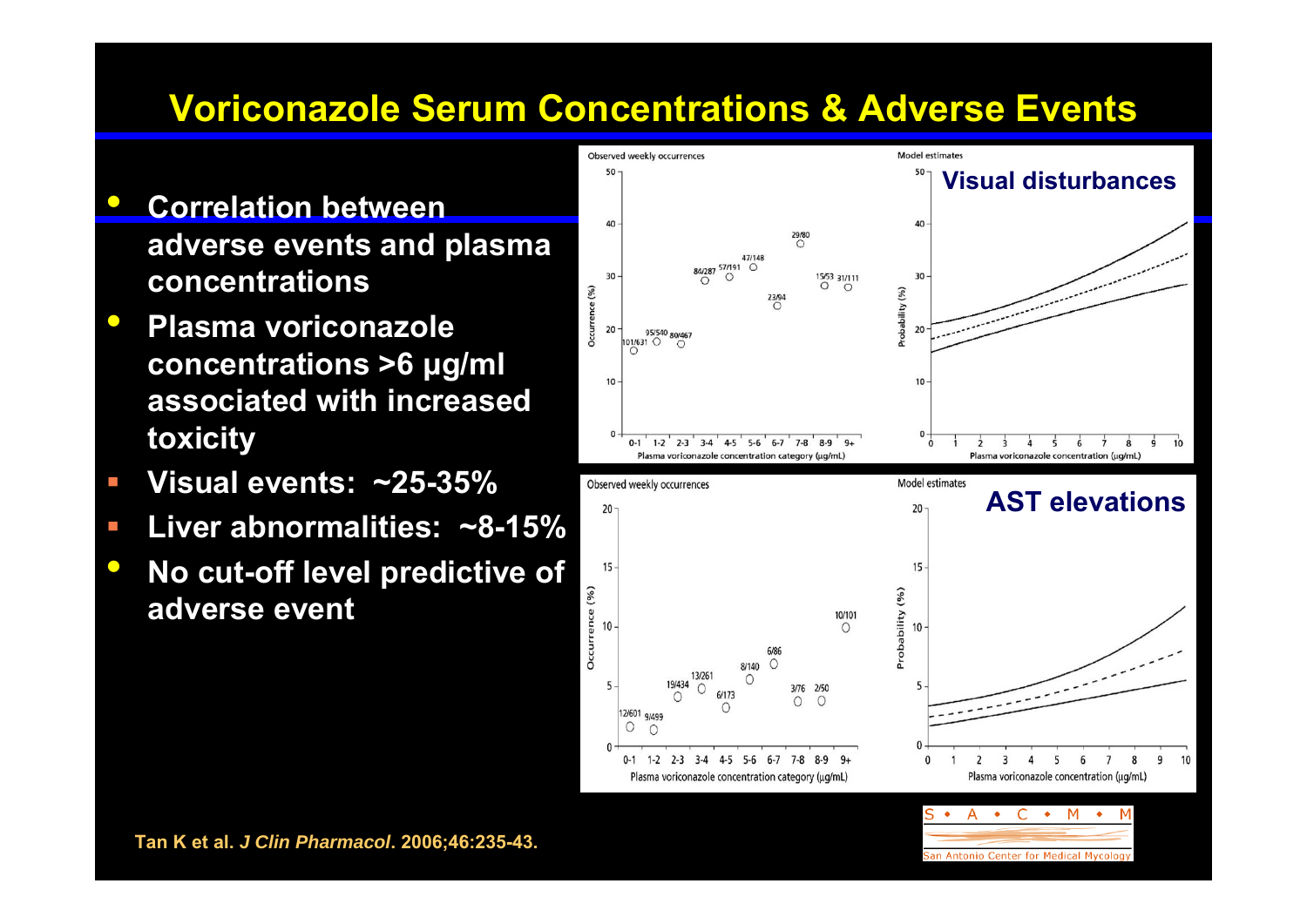# **Measurement of Voriconazole Serum Concentrations**

- $\bullet$  **Potential reasons to monitor include:**
	- п **Nonlinear kinetic profile**
	- $\mathcal{A}$ **Dependence on CYP2C19**
	- $\mathcal{L}_{\mathcal{A}}$  **Extensive metabolizers with 2- to 4-fold lower exposure than heterozygous & poor metabolizers**
	- п **High inter-patient variability**
- $\bullet$  **Prior studies failed to detect relationship between outcome and concentrations**
	- п **Trend for lower responses with random levels <0.5 μg/ml**
- $\bullet$  **Levels in hematopoietic stem cell transplantation (HSCT) undetectable in 15%**

**Lutsar I et a.** *Clin Infect Dis* **2003,36:1087-93; Trifilio S et al.** *Cancer* **2007;109:1532-5**



**FIGURE 2.** Voriconazole levels in 15 patients in whom  $\geq$ 4 values were available illustrating variability.

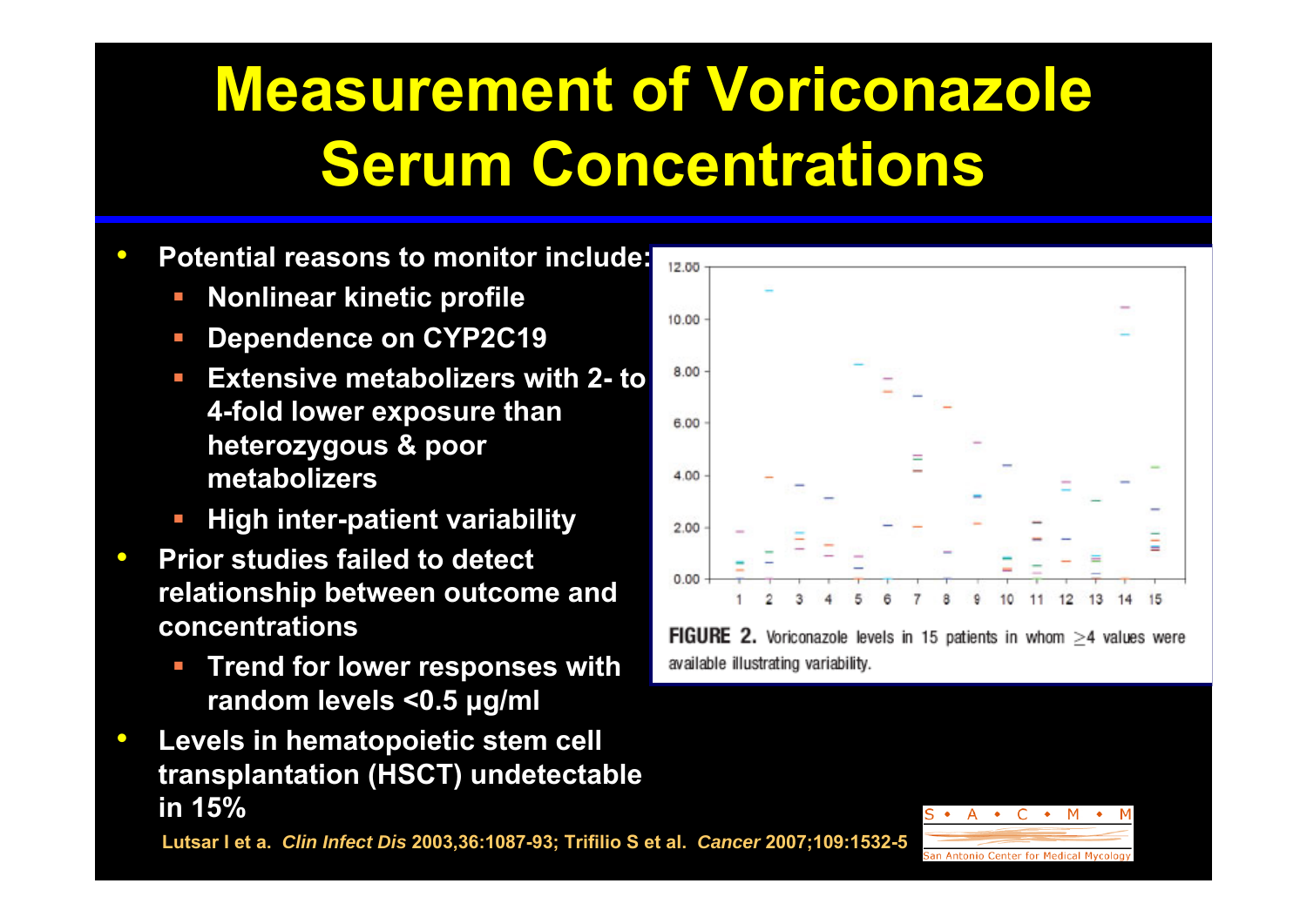#### **Therapeutic Drug Monitoring: Voriconazole Serum Concentration and Response**

**Reponse to Voriconazole 020 40 60 80 100<2.05 (n=18) > 2.05 (n=10) Serum concentration (mcg/ml)**  $\begin{array}{c|c}\n\circ & 60 \\
\hline\n\vdots & 44\% \\
\hline\n\end{array}$ **100%**

- Random voriconazole levels in patients with progression (n=17) or toxicity (n=11)
- $\bullet$  Better responses in patients with higher levels
- $\bullet$  Improved outcomes with dose escalation in patients with levels < 2 mcg/ml

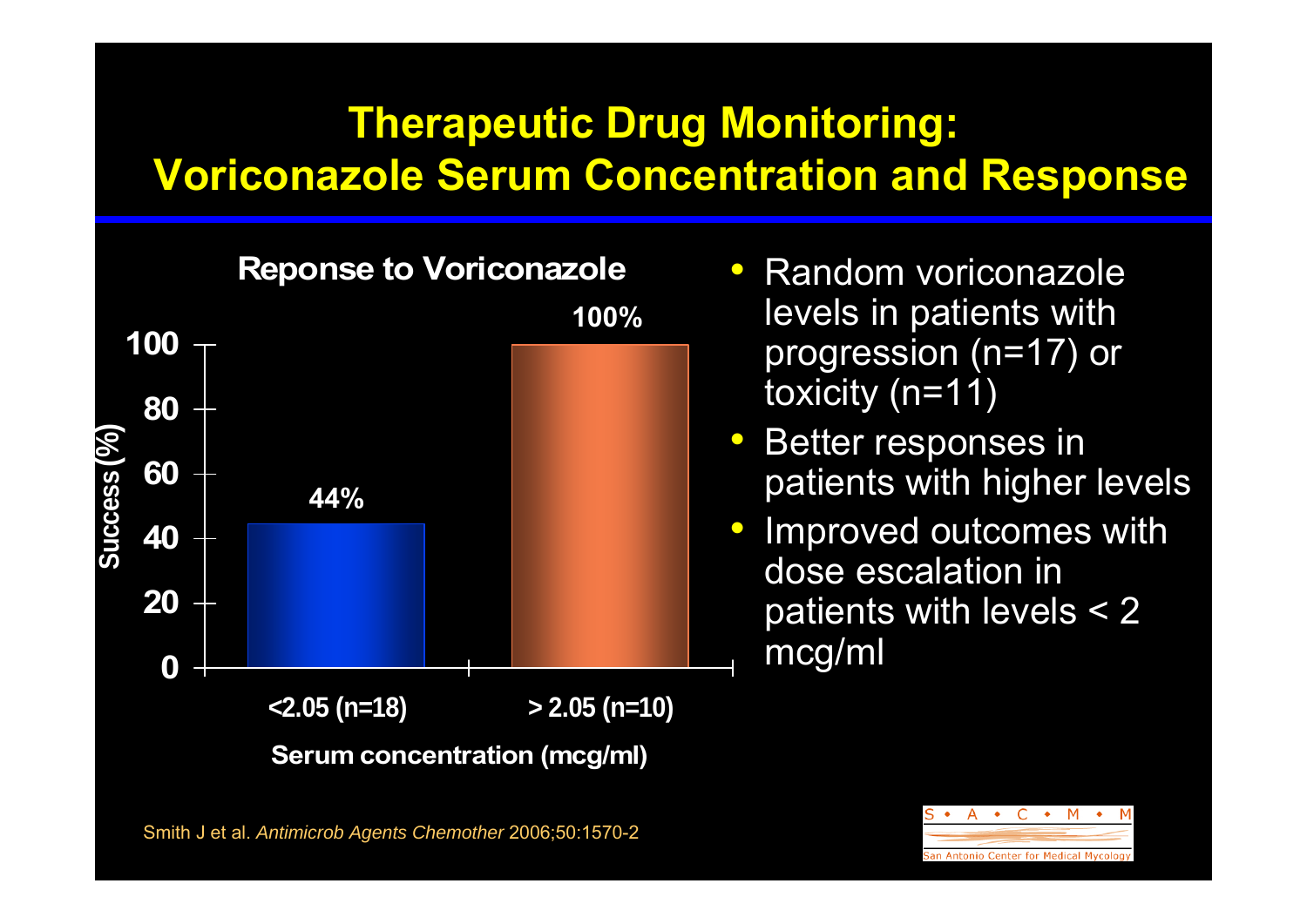#### **Posaconazole Plasma Concentrations and Global Response in Invasive Aspergillosis**

|                         |                     | <b>Plasma C<sub>max</sub></b> |                  | <b>Plasma C<sub>avg</sub></b> |                  |                          |
|-------------------------|---------------------|-------------------------------|------------------|-------------------------------|------------------|--------------------------|
| <b>Quartile</b>         | No. of<br>subjects* | <b>Mean</b><br>ng/mL          | <b>CV</b><br>(%) | <b>Mean</b><br>ng/mL          | <b>CV</b><br>(%) | No. (%) of<br>responders |
|                         | 17                  | 142                           | 51               | 134                           | 45               | 4(24)                    |
| $\mathbf 2$             | 17                  | 467                           | 27               | 411                           | 21               | 9(53)                    |
| $\overline{\mathbf{3}}$ | 17                  | 852                           | 15               | 719                           | 12               | 9(53)                    |
| $\overline{\mathbf{4}}$ | 16                  | 1480                          | 16               | 1250                          | 28               | 12 (75)                  |

#### Issues for consideration:

- T Doses higher than 800 mg/d do not increase plasma concentrations
- T Lack of IV formulation prolongs time to steady state levels (~7days)
- T Measurement of levels not widely available; higher doses unlikely to increase levels.



Walsh TJ, et al. *Clin Infect Dis* 2007;44:2-12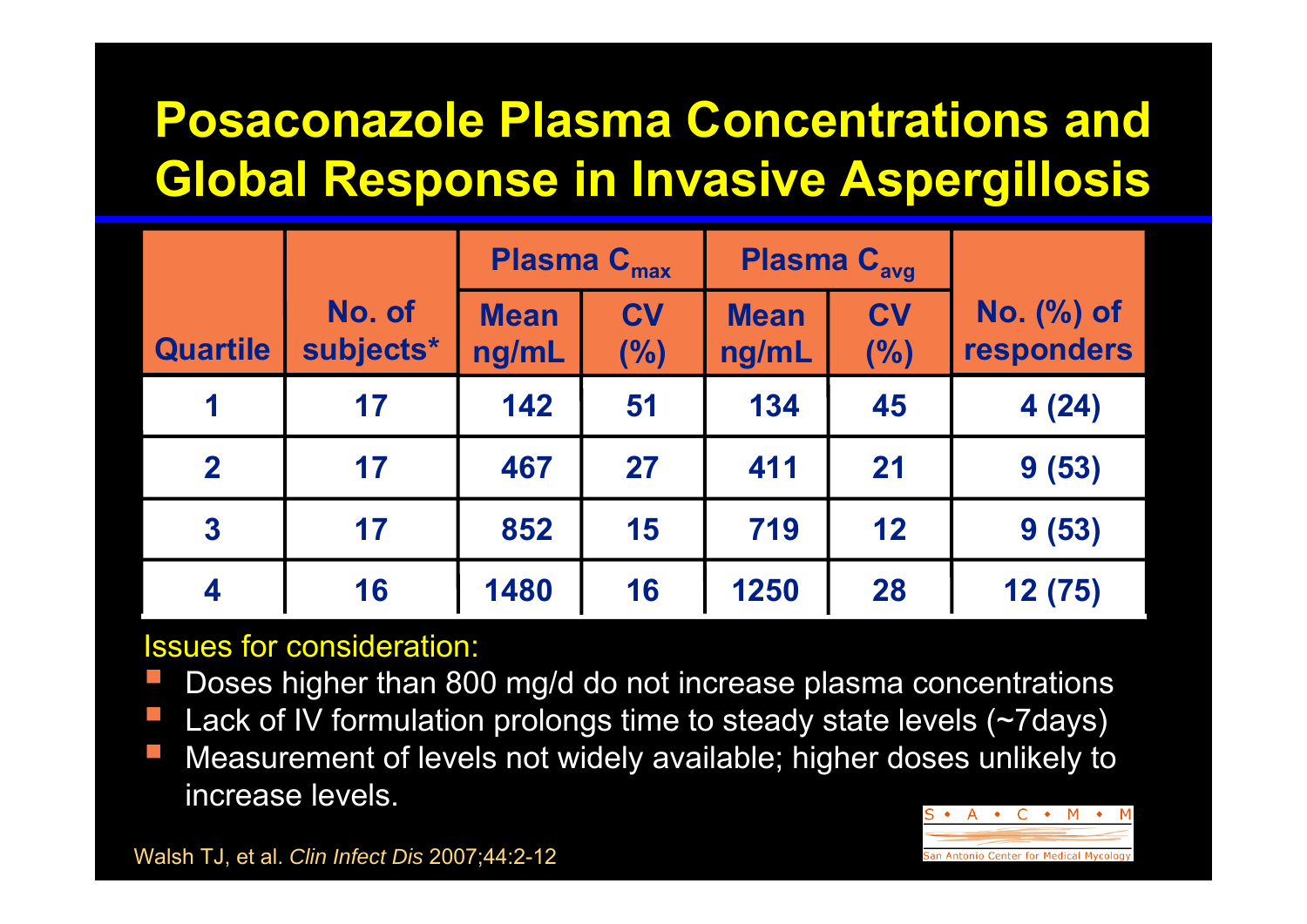# **Key Recommendations: Antifungal Prophylaxis**

Antifungal prophylaxis with posaconazole can be recommended in the subgroup of HSCT recipients with graft versus host disease (GVHD) at high risk for IA and in neutropenic patients with acute myelogenous leukemia or myelodysplastic syndrome who are at high risk for IA (AI).

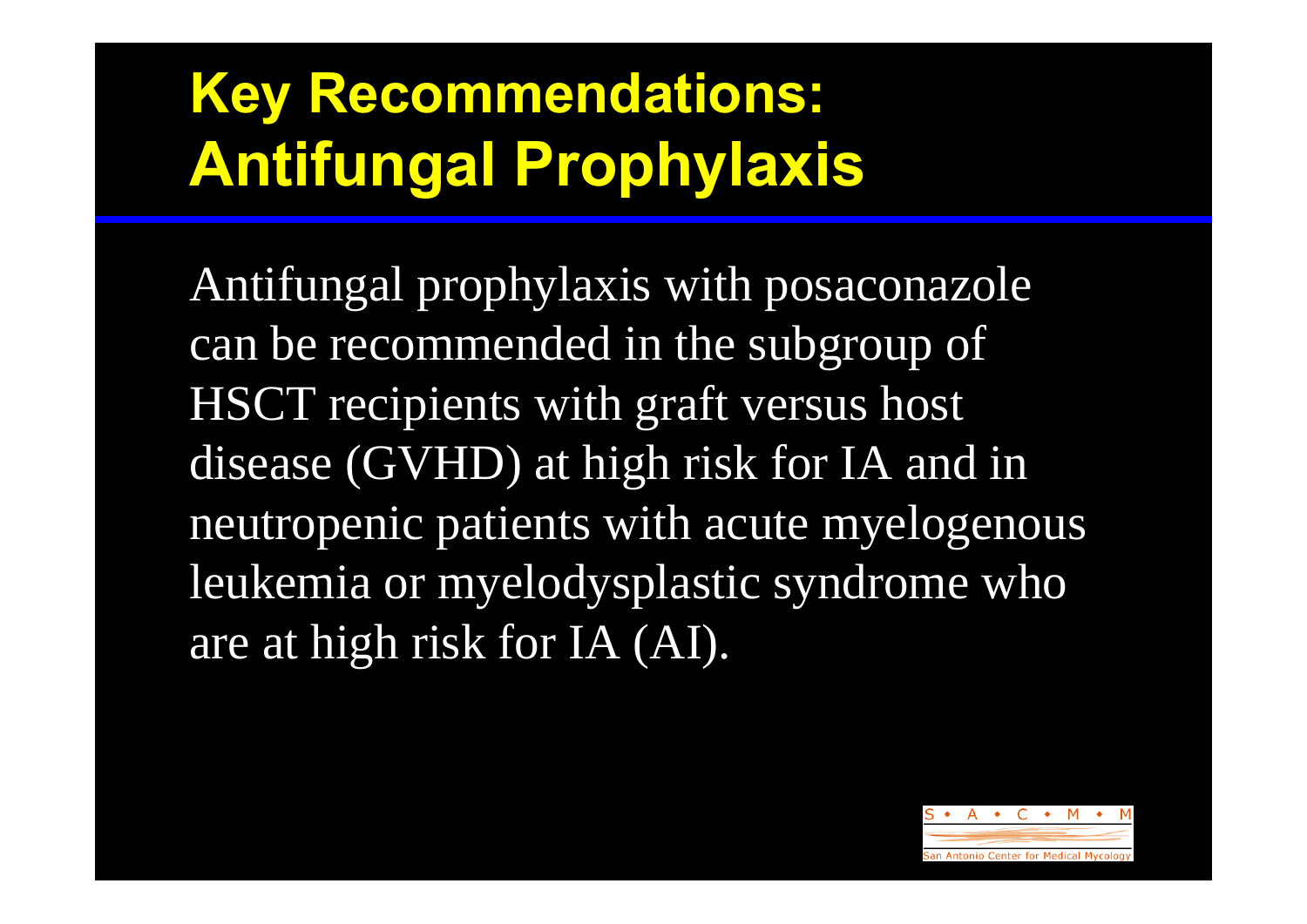# **Antifungal Prophylaxis for Moulds**

- Amphotericin B
	- **Intravenous (dose-limiting toxicity, lower doses not** effective)
	- **Intranasal/aerosol (limited delivery, poor tolerability)**
- $\bullet$  Azoles
	- **Fluconazole (lack of efficacy for moulds)**
	- **Itraconazole (erratic bioavailability, toxicity)**
- $\bullet$  New agents—potential activity
	- **Echinocandins (intravenous, daily/cost, spectrum)**
	- **Newer azoles: posaconazole; voriconazole,** investigational (bioavailability, spectrum of activity, potential for resistance, drug interactions)
	- **Inhaled amphotericin (improved delivery, efficacy)**

*MMWR*, 2000;49(RR-10):64; Winston DJ et al, *Transplantation* 2002;74:688-95; Palmer SM et al, *Transplantation* 2001;72:545-8; Van Burik J et al, *Clin Infect Dis* 2004;36:1407-16; Ullmann AJ, et al. *NEJM* 2007;356:335-47; Cornely OA et al. *NEJM* 2007;356:348-59; Wingard JR, ASH 2007 (abstract 163)

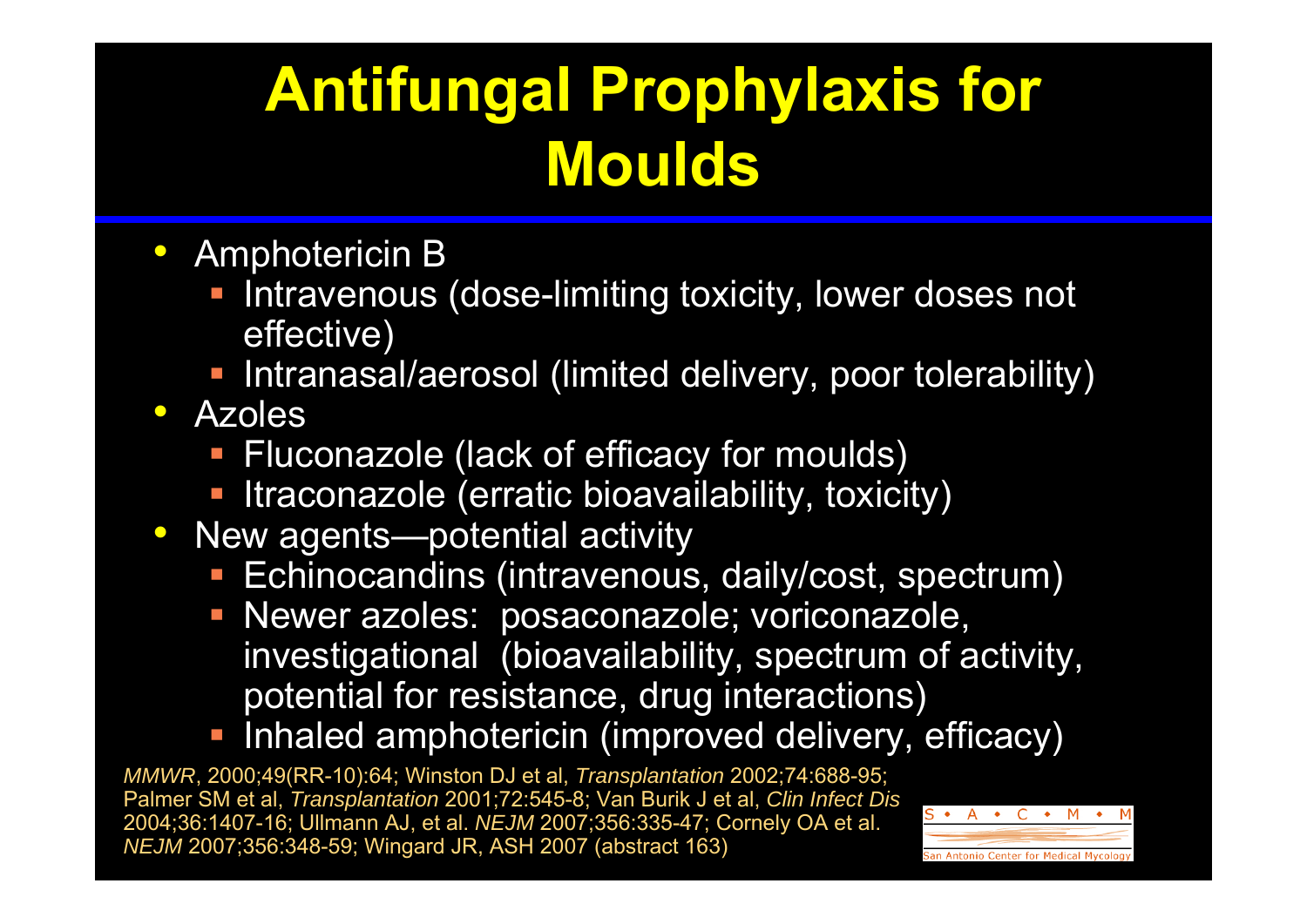#### **Posaconazole vs Fluconazole for Prophylaxis of Invasive Fungal Infections in HSCT recipients with GvHD**

| <b>Proven/Probable IFI</b><br><b>(EORTC/MSG definitions)</b> | <b>Posaconazole</b><br>(200 mg tid)<br>$n = 301$ | <b>Fluconazole</b><br>(400 mg qd)<br>$n = 299$ |
|--------------------------------------------------------------|--------------------------------------------------|------------------------------------------------|
| At any time                                                  | 20 $(7%)$ p=.003                                 | 42 (14%)                                       |
| Study period (16 wks)                                        |                                                  |                                                |
| <b>Total</b>                                                 | $16(5%) p=.07$                                   | 27(9%)                                         |
| <b>Aspergillus</b>                                           | $7(2%) p=.004$                                   | 21(7%)                                         |
| Breakthrough (on therapy)                                    |                                                  |                                                |
| <b>Total</b>                                                 | $7(2%) p=.004$                                   | 22(8%)                                         |
| <b>Aspergillus</b>                                           | $3(1\%) p=.001$                                  | 17(6%)                                         |

Ullmann AJ, et al. *NEJM* 2007;356:335-47

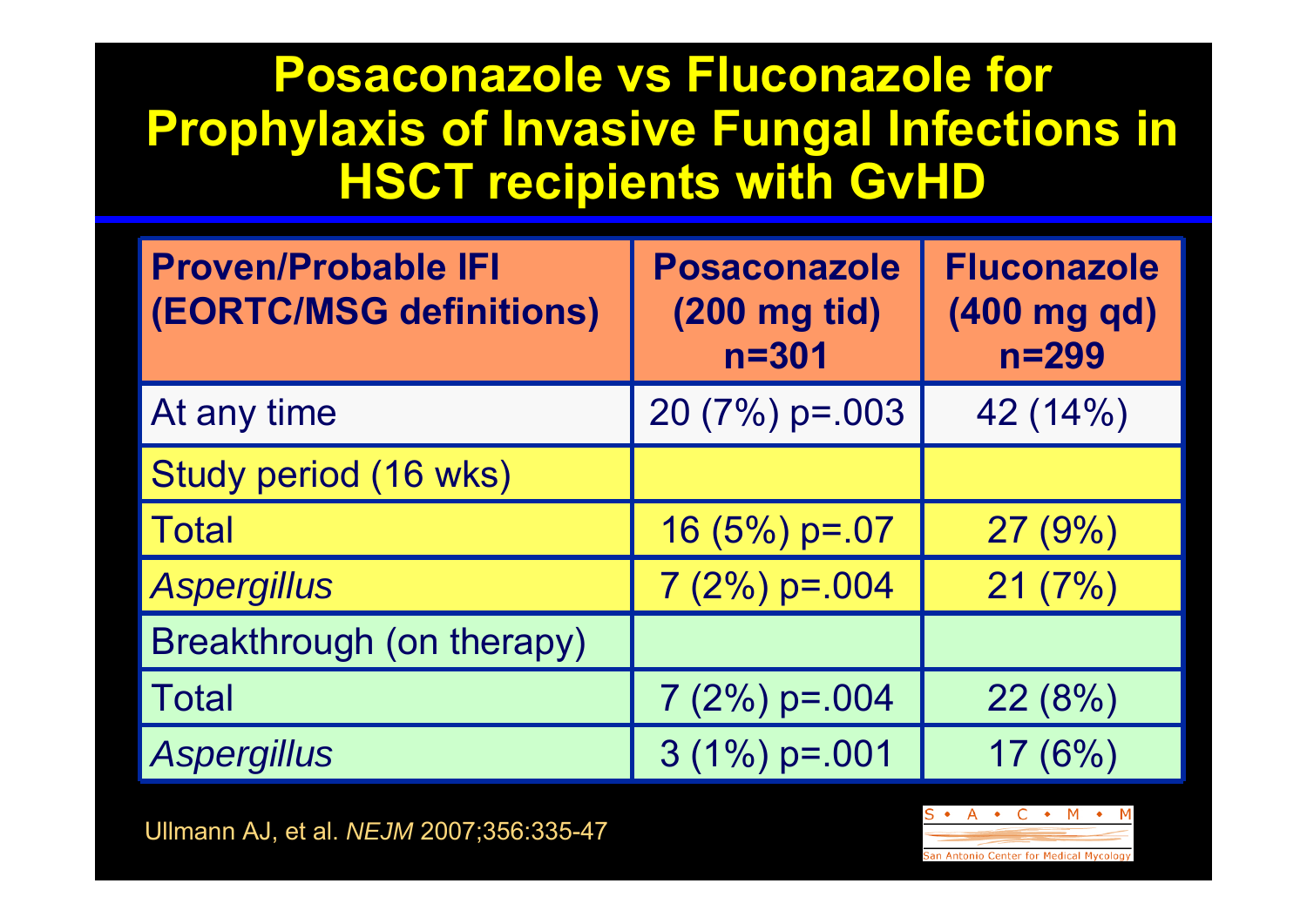**Posaconazole vs Standard of Care (Fluconazole [Flu] or Itraconazole [Itra]) for Prophylaxis of Invasive Fungal Infection (IFI) with in Patients with Acute Myelogenous Leukemia or Myelodysplastic Syndrome**

| <b>Endpoint</b>             | <b>Posaconazole</b><br>(200 mg tid)<br>$n = 304$ | <b>Flu (400 mg)</b><br>qd)/Itra (200 mg<br>bid) n=298 |
|-----------------------------|--------------------------------------------------|-------------------------------------------------------|
| <b>IFI during treatment</b> | $7(2%) p=.0009$                                  | 25(8%)                                                |
| <b>Aspergillosis</b>        | $2(1\%) p=.0001$                                 | 20(7%)                                                |
| IFI at Day 100              | 14 (5%) p=.0031                                  | $33(11\%)$                                            |
| Deaths attributed to IFI    | $5(2%) p=.012$                                   | 16(5%)                                                |
| Deaths to d100              | 44 (14%) p=.025                                  | 64 (21%)                                              |
| <b>Adverse events</b>       | 102(34%)                                         | 71 (30%)/30 (52%)                                     |

Cornely OA et al. *NEJM* 2007;356:348-59

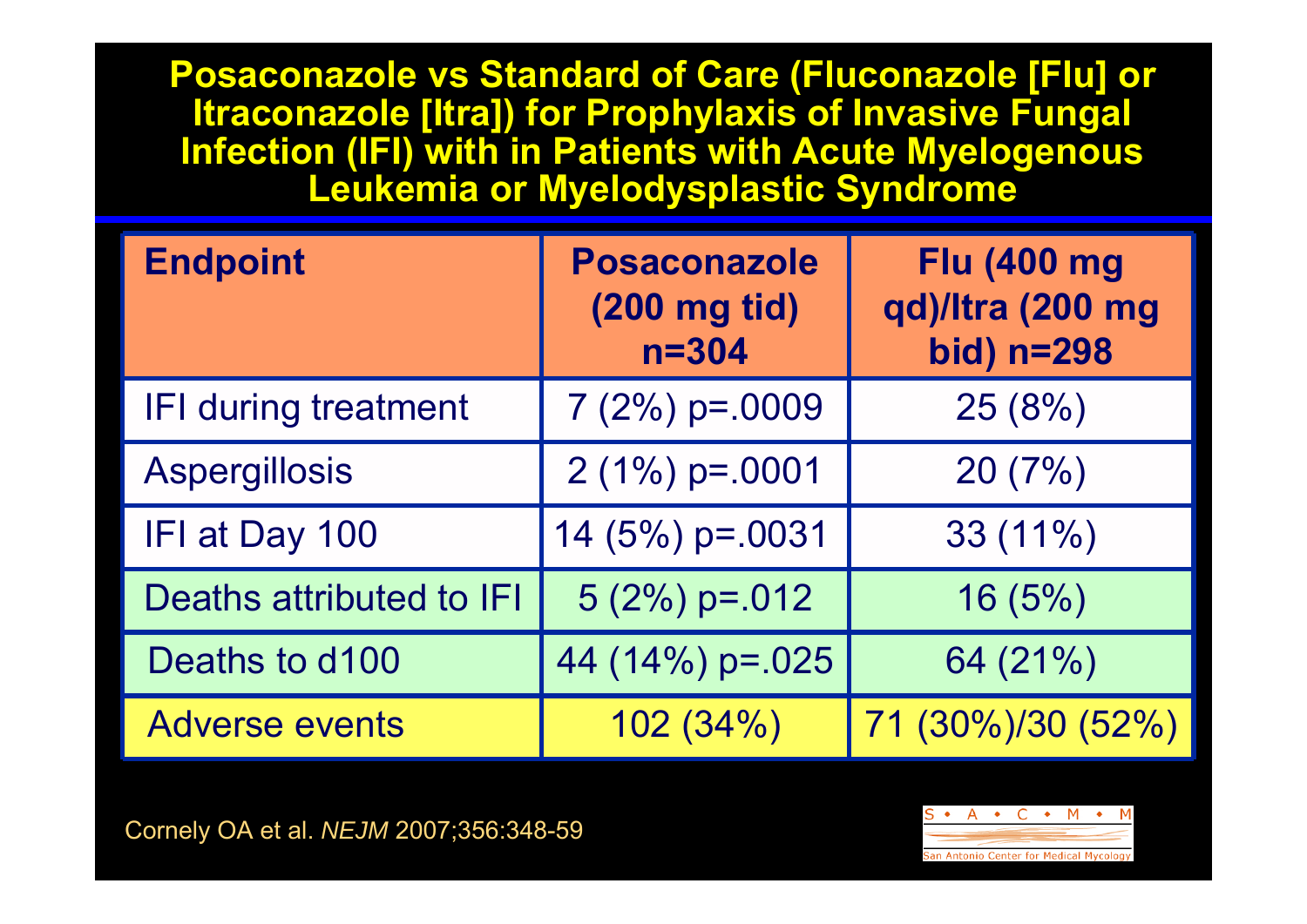#### **Role of Posaconazole Prophylaxis in High Risk Patients with AML and HSCT**

- $\bullet$  Heterogeneity of risk
	- Rates of aspergillosis in acute leukemia: 2-28%
	- Less benefit in populations at lower risk
- $\bullet$  Prolonged period of risk
	- $\Box$ Less than 1/3 neutropenic at time of diagnosis
	- $\Box$ Risk after 40 days: age, underlying disease, GVHD, steroid use
	- $\mathbb{R}^n$ Late infection (90 to >180 days) increasingly common
- $\bullet$ Utility of antigen testing (detection of early infection):

| Rate of IFI in GVHD (%) |                    |  |
|-------------------------|--------------------|--|
| <b>Posaconazole</b>     | <b>Fluconazole</b> |  |
| $2/21(10\%)$            | 7/30(23%)          |  |
| 12/259(5%)              | 20/243 (8%)        |  |
|                         |                    |  |

 $\bullet$ Other populations (lung transplant, etc.) not studied

Wald A, et al. *J Infect Dis* 1997;175:1459-66; De Pauw BE, *NEJM* 2007; 356:409; Ullmann AJ, et al. *NEJM* 2007;356:335-47; Cornely OA et al. *NEJM*  2007;356:348-59

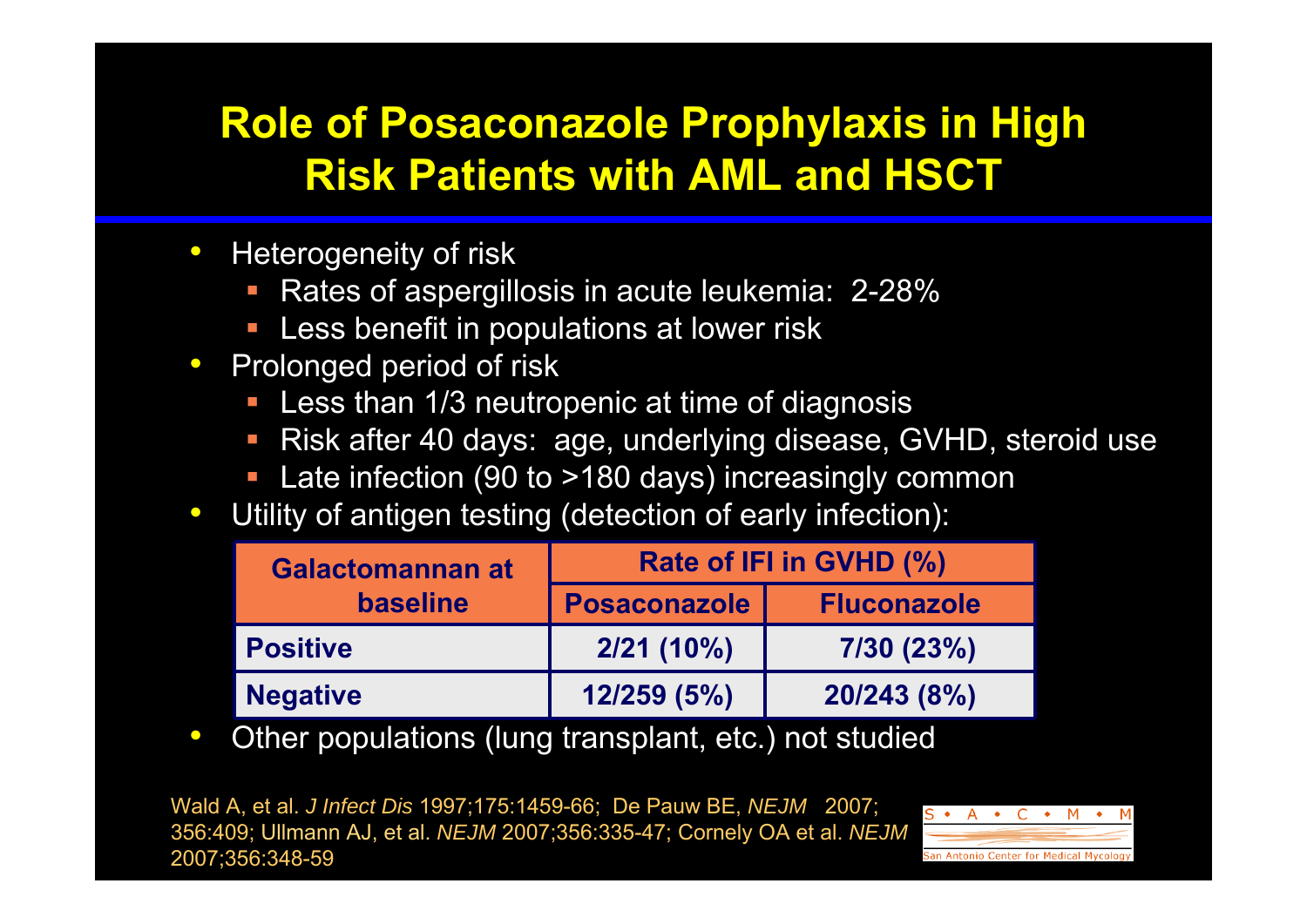# **Voriconazole Prophylaxis: Allogeneic SCT (2003-2006)**

- $\bullet$ Prospective, randomized, double-blind trial (600 patients)
- $\bullet$ Duration day  $0 \rightarrow$  days +100/+180
- $\bullet$ Serum GM twice weekly x 60 days, once to twice weekly until day +100
- $\bullet$ • Both arms similar in
	- Patient, disease type, transplant type, engraftment rate
	- Acute/chronic GVHD, non-fungal infection, study withdrawal
- $\bullet$  IFI: 25 proven, 30 probable, 15 presumptive, 74 possible
	- $\mathcal{L}_{\mathcal{A}}$ Proven/probable/presumptive IFI similar in 2 arms
	- $\mathcal{L}_{\mathcal{A}}$  6 months: voriconazole 6.6%, fluconazole 10.6%; 12 months: voriconazole 11.6%, fluconazole 13.1%
	- *Aspergillus:* voriconazole 7, fluconazole 16 (*P*=.05); *Candida* 3 and 3, *Zygomycetes* 2 and 3
- $\bullet$ Fungal-free survival at 6 months: voriconazole 78%, fluconazole 76%
- $\bullet$ Event-free/overall survival similar
- $\bullet$  Conclusion: Efficacies of voriconazole and fluconazole are similar with close monitoring and early therapy

Wingard JR. 49th Am Soc Hematology Ann Mtg; 2007; Abstract #163.

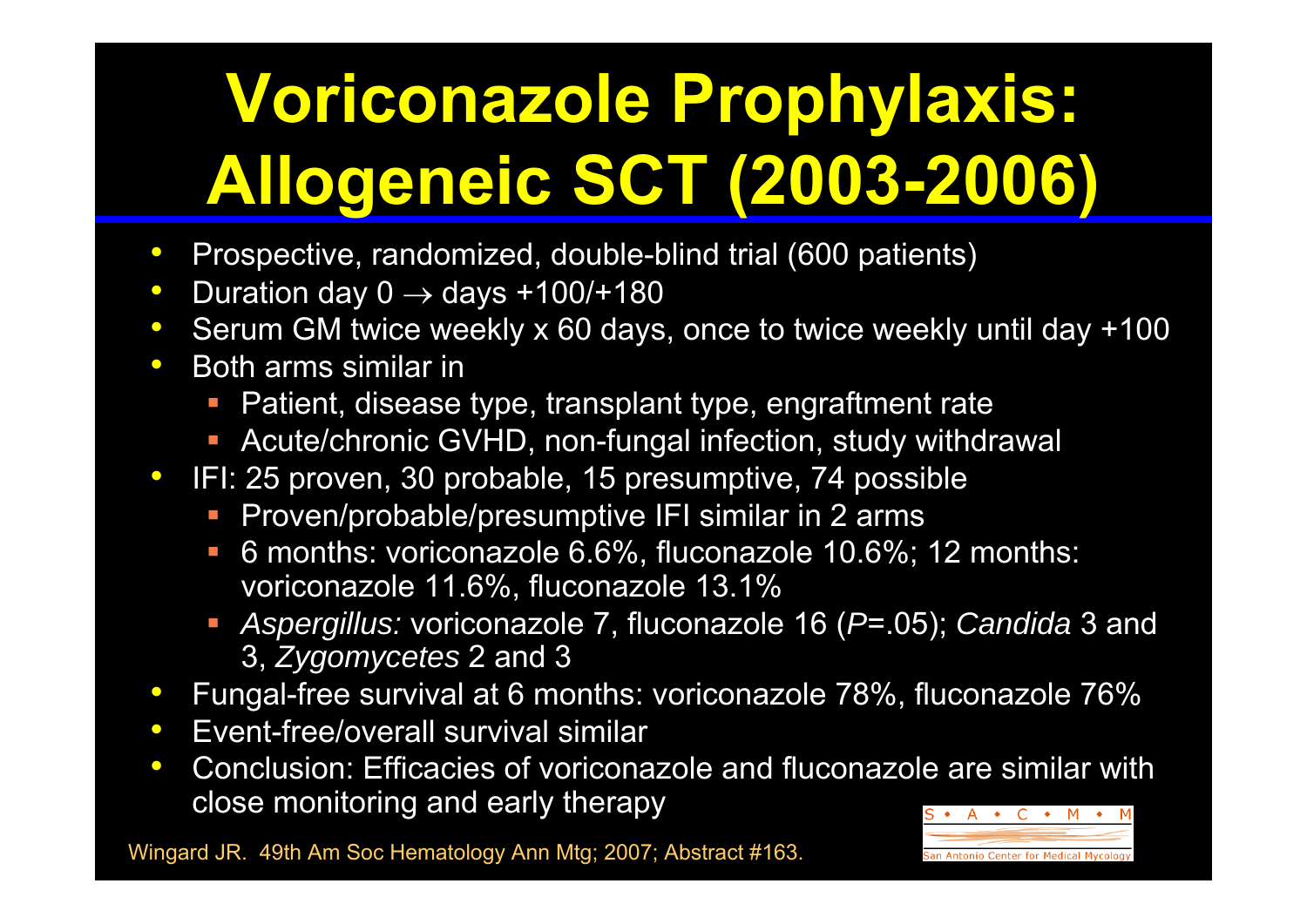#### **Key Recommendations: Chronic, Saprophytic, & Allergic Conditions**

| <b>Condition</b>                                         | <b>Preferred</b><br>therapy                          | <b>Alternative</b><br><b>Agents</b>                     | <b>Comments</b>                                                                       |
|----------------------------------------------------------|------------------------------------------------------|---------------------------------------------------------|---------------------------------------------------------------------------------------|
| <b>Chronic necrotizing</b><br>pulmonary<br>aspergillosis | Similar to<br>invasive<br>pulmonary<br>aspergillosis | Similar to invasive<br>pulmonary<br>aspergillosis (IPA) | Long course of therapy<br>(mos); oral triazole preferred<br>over a parenterally agent |
| Aspergilloma                                             | No therapy or<br>surgical<br>resection               | Itraconazole or<br>voriconazole;<br>similar to IPA      | The role of medical therapy in<br>aspergilloma is uncertain.                          |
| <b>Chronic cavitary</b><br>pulmonary<br>aspergillosis    | <b>Itraconazole</b><br>or<br>voriconazole            | <b>Similar to IPA</b>                                   | Long-term therapy may be<br>needed. Surgical resection<br>may lead to complications.  |
| <b>Allergic</b><br>bronchopulmonary<br>aspergillosis     | <b>Itraconazole</b>                                  | Voriconazole or<br>posaconazole                         | Itraconazole has<br>corticosteroid sparing effect.                                    |
| <b>Allergic Aspergillus</b><br><b>sinusitis</b>          | None or<br><i>itraconazole</i>                       | Little data on<br>other agents                          |                                                                                       |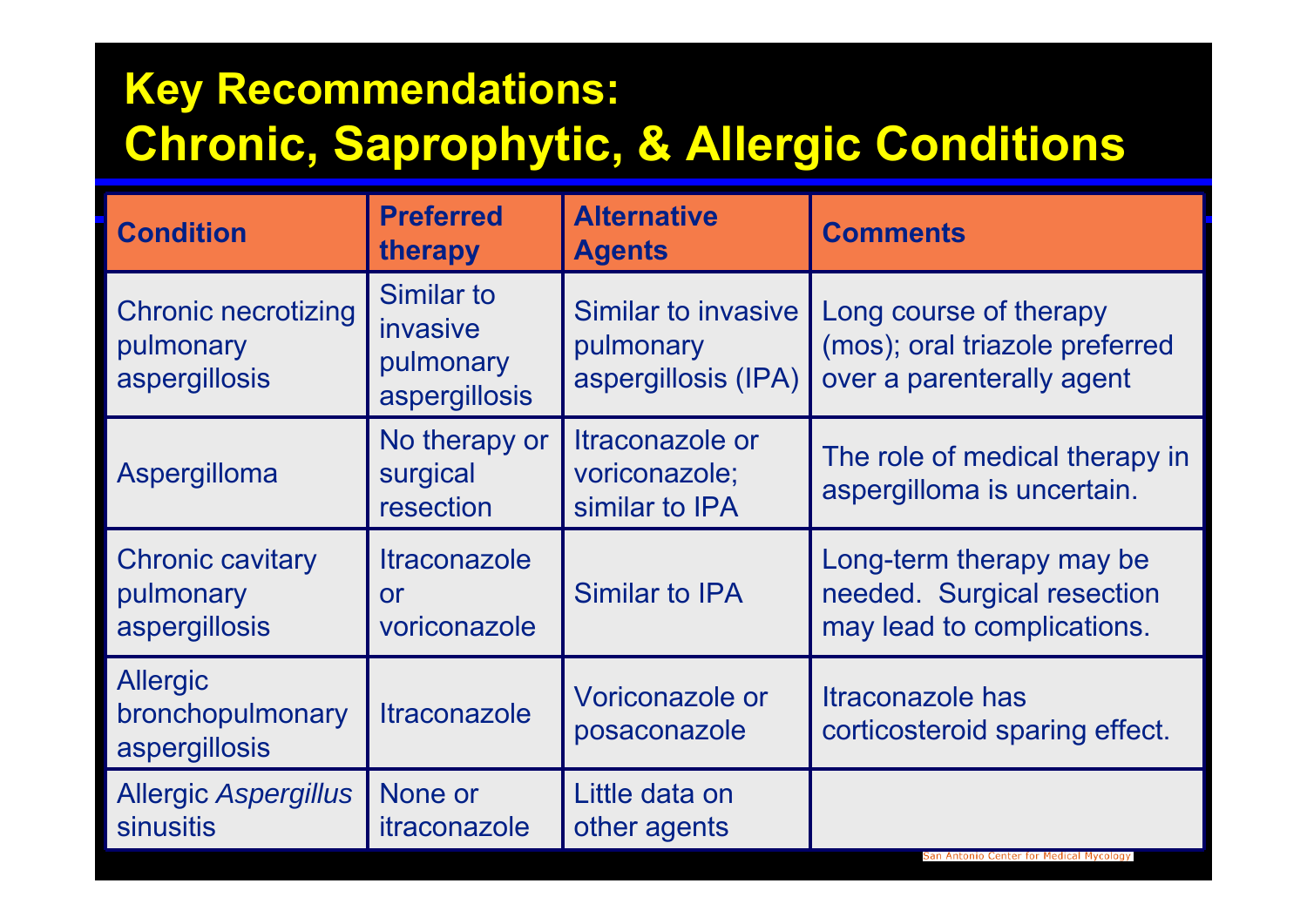### **Guidelines for Treatment of Invasive Aspergillosis**

- $\bullet$  Importance of early detection
	- **Role of radiological diagnosis**
	- Non-culture based diagnostics [galactomannan &  $(1\rightarrow 3)$ -β-Dglucans]
		- Importance of serial samples
		- Impact of prior therapy
	- **Poorer outcomes with extensive or disseminated disease**
- $\bullet$ Limited efficacy of amphotericin B deoxycholate in high risk pts
- $\bullet$  Recommendations for treatment of invasive aspergillosis
	- **Voriconazole as primary therapy in most patients**
	- Liposomal amphotericin alterative therapy in some patients
	- **-** Options for salvage therapy; dependent on prior therapy, host factors, dosing considerations; potential agents: posaconazole, itraconazole, echinocandins, lipid amphotericin formulations
	- Clinical trials needed for combination therapy
- $\bullet$  Prophylaxis with posaconazole prophylaxis can be recommended in high risk patients

Walsh TJ, et al. *Clin Infect Dis* 2008;46:327-60

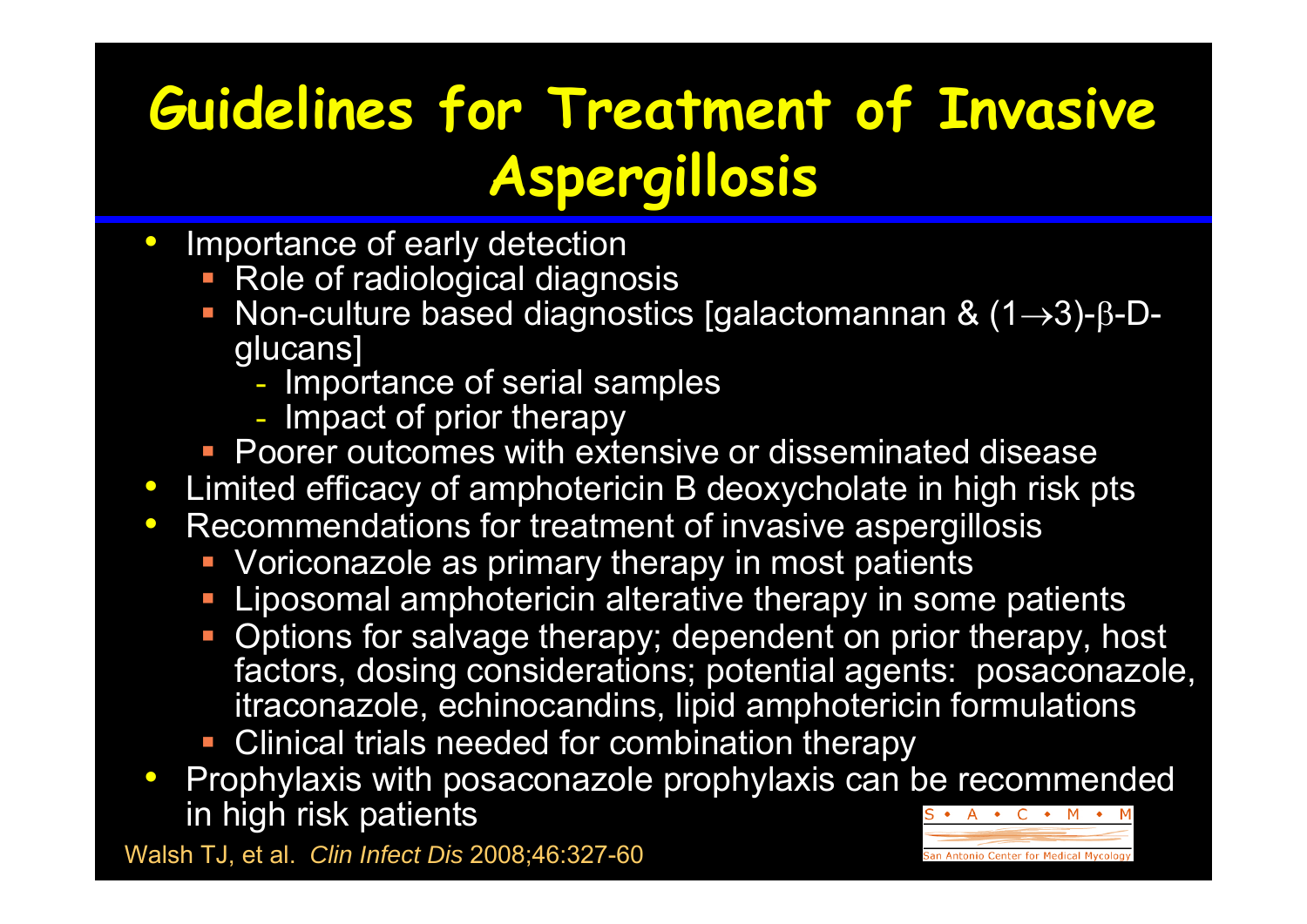# **Acknowledgements**

#### IDSA *Aspergillus* Guidelines Committee

- $\bullet$ T.J. Walsh, Co-Chair
- $\bullet$ T.F. Patterson, Co-Chair
- $\bullet$ E.J. Anaissie
- $\bullet$ D.W. Denning
- $\bullet$ R. Herbrecht
- $\bullet$ D.P. Kontoyiannis
- $\bullet$ K.A. Marr
- $\bullet$ V.A. Morrison
- $\bullet$ B.H. Segal
- $\bullet$ W.J. Steinbach
- $\bullet$ D.A. Stevens
- $\bullet$ J-A van Burik
- $\bullet$ J.R. Wingard
- • T. M. File, Jr.: IDSA Standards and Practice Guidelines Committee
- $\bullet$ J. Padberg, IDSA Staff Support